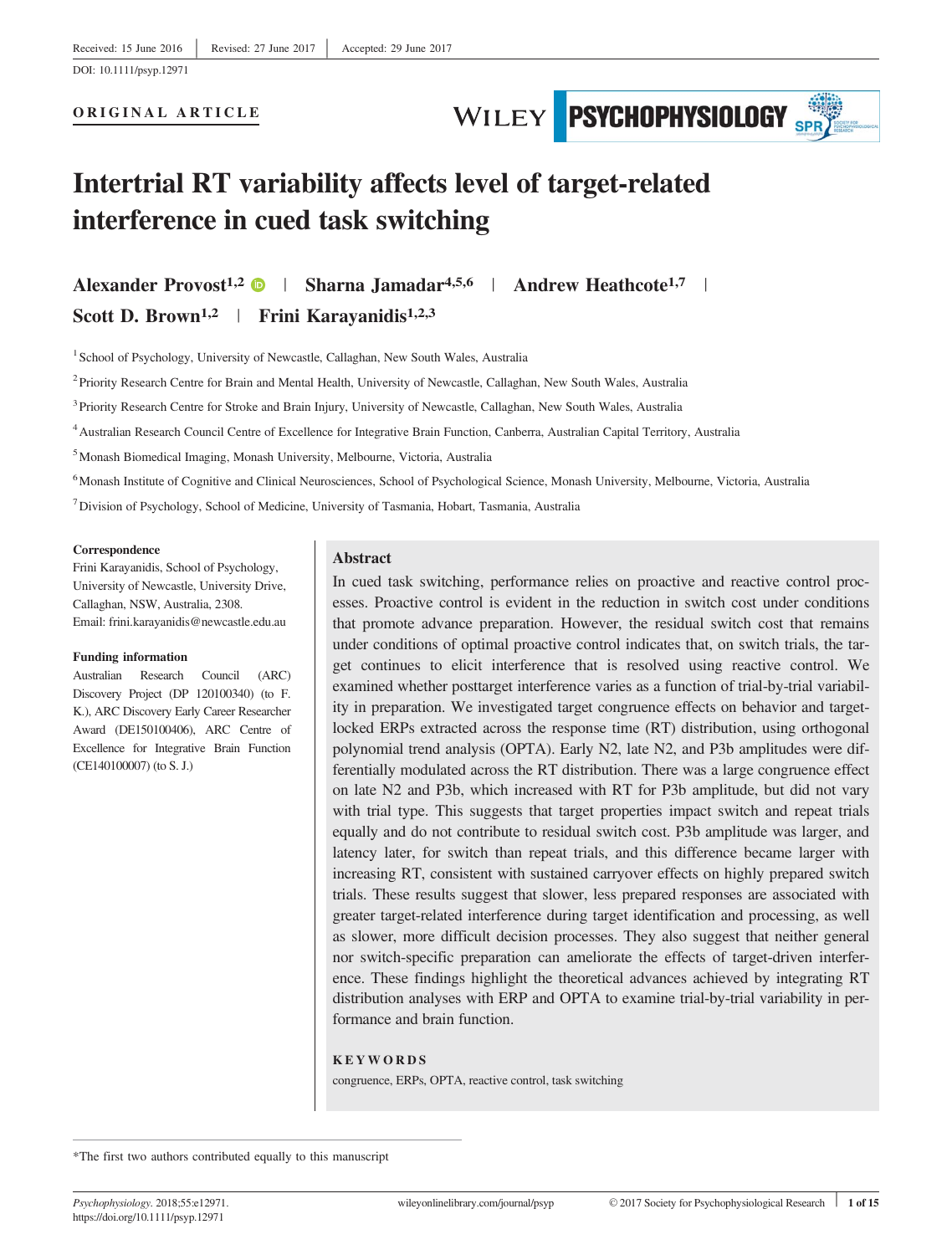# **PSYCHOPHYSIOLOGY SPR**

## 1 <sup>|</sup> INTRODUCTION

The ability to flexibly adapt behavior to meet changing contextual demands is the hallmark of cognitive control. A large body of research has used variations of the task-switching paradigm to study cognitive control processes (for recent reviews, see Jamadar, Thienel, & Karayanidis, 2015; Vandierendonck, Liefooghe, & Verbruggen, 2010) and has shown that both proactive and reactive control processes play a role in effective cognitive flexibility (Braver, Gray, & Burgess, 2007). In task-switching paradigms, task switch trials are associated with poorer performance than task repeat trials. This switch cost varies when there is advance warning of an impending switch in task. For instance, in cued-trial paradigms, increasing the cue-target interval (CTI) reduces response time (RT) switch cost. This reduction in switch cost is taken as evidence that, given advance information, proactive or endogenous control processes (e.g., Rogers & Monsell, 1995; Rubinstein, Meyer, & Evans, 2001) can reduce switch cost by biasing the system toward the relevant task set (i.e., loading or maintaining the relevant task set). However, in most contexts, a residual switch cost persists even at very long CTIs, when there is ample time to fully engage proactive control processes and prepare for the upcoming switch trial (Meiran, 1996). This residual switch cost has been shown to arise partly from a failure to effectively activate proactive control processes on some proportion of trials (i.e., failure-to-engage model; De Jong, 2000; Poboka, Karayanidis, & Heathcote, 2014). However, residual switch cost has also been shown to arise from greater interference on switch than on repeat trials, resulting in a need for reactive or exogenous cognitive control to optimize target processing (e.g., Allport, Styles, & Hsieh, 1994; for review, see Vandierendonck et al., 2010). More recently, Mayr, Kuhns, & Hubbard (2014) proposed that residual switch costs may arise from shifting between updating and maintenance modes in working memory. In this study, we examine whether advance preparation impacts the level of targetrelated interference. Specifically, we use single-trial analysis of ERPs to examine the effects of general and switchspecific preparation on target-locked ERPs.

## 1.1 <sup>|</sup> Target-related interference in task switching

In task-switching paradigms, residual switch cost is attributed to interference arising from the carryover of activation of the irrelevant task set, or from inhibition of the relevant task set on the preceding trial resulting in task-set inertia (Allport et al., 1994; Wylie & Allport, 2000). At long CTIs, effective proactive control may reduce or eliminate the impact of carryover effects by resetting the goal and

preemptively activating the relevant task set, thereby reducing switch cost. Interference may be augmented by the inherent properties of the target itself; that is, the stimulus contains properties from distinct task sets that are incongruently mapped (e.g., Meiran, 2000; Waszak, Hommel, & Allport, 2003).

Target-related interference can vary across trials, depending on the properties of the target. In task-switching paradigms, when the two tasks are defined on distinct stimulus sets (e.g., letter and number classification tasks), targets can be either univalent or bivalent. Univalent targets only include features of the relevant task (e.g., a letter for a letter classification task). Bivalent targets include features from both tasks (e.g., a letter and a number) and elicit greater target-related interference than univalent targets, because participants need to focus on the feature that is relevant on that particular trial and ignore the feature of the irrelevant task. Bivalent targets can be congruent (i.e., both target features are mapped to the same response), incongruent (i.e., the target features are mapped to different responses), or neutral (i.e., the second feature is not associated with either task). For instance, stimulus A3 is congruent if both vowel and odd are mapped to a left-hand response, but incongruent if vowel is mapped to a left-hand and odd to a right-hand response. A neutral target would be A#, where the nonalphanumeric character is not mapped to any response. Neutral and congruent targets elicit less target-related interference than incongruent targets (e.g., Rogers & Monsell, 1995).

Although target-related interference is greater on switch compared to repeat trials, repeat trials are not resistant to target-related interference. This is not surprising since repeat trials with bivalent targets are conceptually similar to interference trials in other paradigms, such as the flanker task or the Simon task. This is evidenced by the mixing cost; that is, repeat trials produce poorer performance in mixed-task blocks than in single-task blocks (Los, 1996), even for highly prepared and practiced young adults (e.g., Whitson, Karayanidis, & Michie, 2012). This persistent residual mixing cost suggests that, compared to repeat trials completed in a single-task block, repeat trials intermixed with switch trials are prone to greater target-related interference and/or require greater resource allocation.

## 1.2 <sup>|</sup> ERP indices of target-related interference in task switching

In cued-trial paradigms, ERP amplitude differences between switch and repeat trials in the cue-target interval are believed to index proactive control processes, whereas differences after target onset are believed to index reactive control processes (for reviews, see Karayanidis et al., 2010; Karayanidis & Jamadar, 2014). Cue-locked ERP amplitude shows a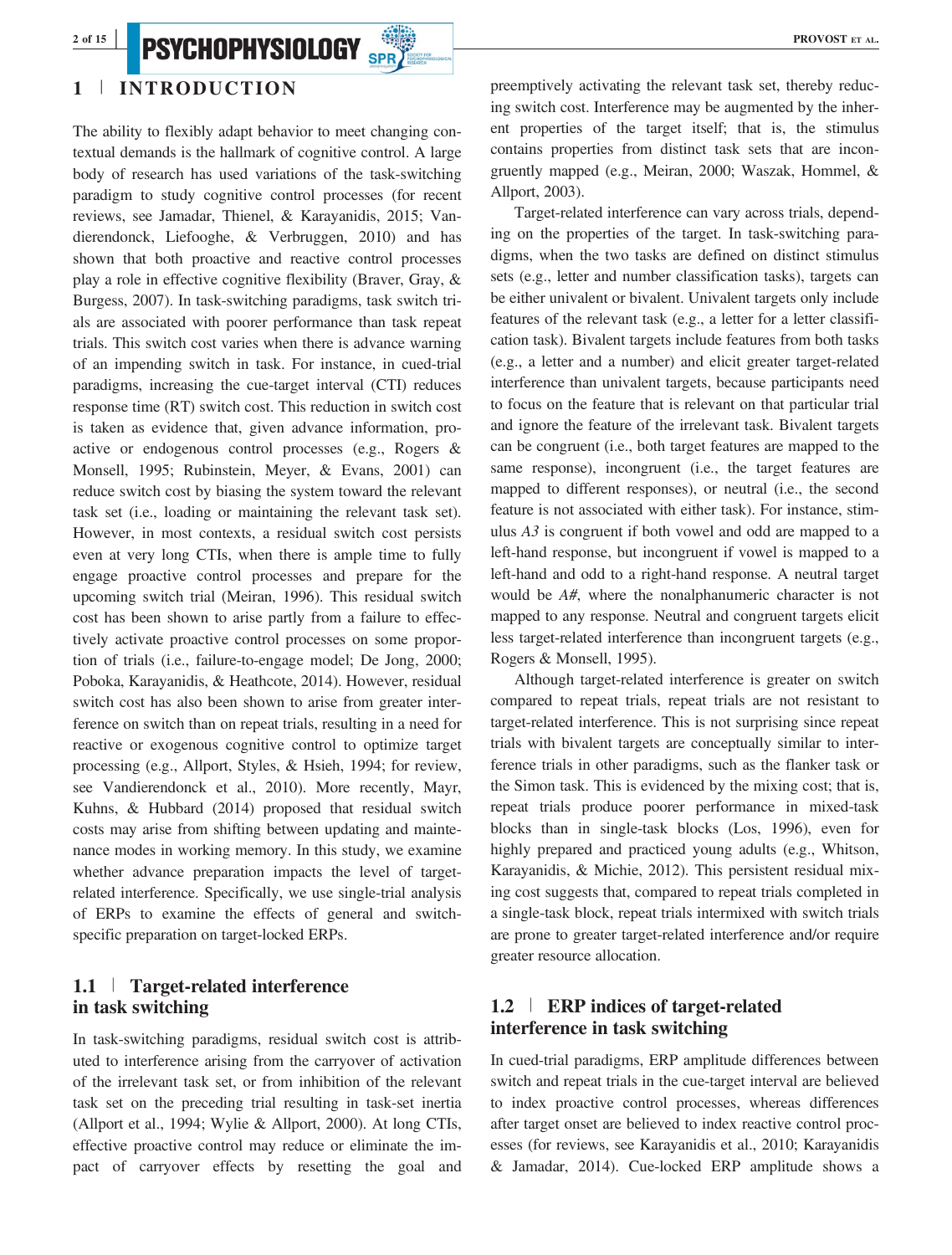number of positive and negative differences between switch and repeat trials, including an early frontal positivity, a protracted switch negativity, a large parietal switch positivity, and a centroparietal contingent negative variation (CNV) like negativity (Astle, Jackson, & Swainson, 2008; Elchlepp, Lavric, Mizon, & Monsell, 2011; Lavric, Mizon, & Monsell, 2008; Nicholson, Karayanidis, Poboka, Heathcote, & Michie, 2005). In target-locked ERPs, switch trials are characterized by a larger frontocentral N2 followed by a smaller centroparietal P3b than repeat trials (Barcelo, 2003; Hsieh & Cheng, 2006; Karayanidis, Coltheart, Michie, & Murphy, 2003; Kieffaber & Hetrick, 2005; Lavric et al., 2008; Miniussi, Marzi, & Nobre, 2005; Nicholson et al., 2005; Poulsen, Luu, Davey, & Tucker, 2005; Wylie, Javitt, & Foxe, 2003).

The target-locked frontocentral N2 is elicited in a number of paradigms that require reactive control, such as interference detection and suppression, inhibition and error monitoring (Folstein & van Petten, 2008; Yeung, Botvinick, & Cohen, 2004). For example, N2 is larger for stimuli associated with high interference in the Eriksen flanker task (Gehring, Gratton, Coles, & Donchin, 1992; Hsieh, Liang, & Tsai, 2012) and the Simon task (Spapé, Band, & Hommel, 2011). The N2 is associated with preresponse conflict monitoring processes initiated in the anterior cingulate cortex (Yeung et al., 2004). In some tasks, the N2 shows a broader peak, often resulting in what appears as two partially overlapping components. For example, incongruent color-naming trials in the Stroop task elicit a second, later centroparietal negativity around 400–450 ms (West, 2003). This late N2 is sensitive to interference at the level of target processing rather than response selection (Szücs & Soltesz, 2012). The P3b is associated with decision processes linking perception to action (Verleger, Jaskowski, & Wascher, 2005) and context updating (Donchin & Coles, 1988). Typically, P3b amplitude decreases and latency increases with increasing attentional and working memory load (Donchin, Kris, Hashore, Coles, & Gratton, 1986; Kok, 1997) and with decreasing stimulus discriminability (Linden, 2005).

In task switching, the amplitude of the target-locked frontocentral N2 is larger for switch than repeat trials (Hsieh & Liu, 2008; Karayanidis et al., 2003; Poulsen et al., 2005), as well as for repeat trials presented in a mixed-task block relative to trials in a single-task block (Goffaux, Phillips, Sinai, & Pushkar, 2006; Jost, Meyer, & Rosler, 2008; Karayanidis, Whitson, Heathcote, & Michie, 2011). This increase in N2 amplitude with increasing level of interference is accompanied by a reduction in P3b amplitude, consistent with greater decision difficulty. While both N2 and P3b are sensitive to target congruence (i.e., whether the target is neutral, congruent, or incongruent), the interaction between congruence and trial type differs across the two components. For N2, target

 $P}{S}$ **PSYCHOPHYSIOLOGY**  $_{SPR}$  3 of 15

congruence and trial type do not interact (Hsieh & Liu, 2008), indicating similar levels of target-related interference on both switch and repeat trials. However, the effect of target congruence on P3b amplitude has been shown to be larger for switch than repeat trials (Elchlepp et al., 2011). That is, while target-related interference affects both switch and repeat trials, it is resolved earlier and therefore has a weaker effect on decision processes for repeat trials. Importantly, these findings indicate that target-locked ERPs in task switching show a pattern of N2 and P3b modulation that is similar to that seen in classic interference paradigms.

## 1.3 <sup>|</sup> Effects of proactive control on target-related interference

Although advance preparation has been shown to improve task-switching performance, it remains unclear whether it modulates the amount of interference encountered during target processing. The fact that residual switch cost remains even with very long preparation intervals (Meiran, 1996) and after extensive task practice (Whitson et al., 2012) suggests that target-related interference may affect performance even under optimal preparation conditions. ERP studies show robust switch-repeat differences in both target-locked N2 and P3b at long preparation intervals, although the trial effects are smaller and less prolonged when compared to short preparation intervals (Jost et al., 2008; Karayanidis et al., 2003; Nicholson et al., 2005). However, these studies cannot make a direct link between effectiveness of advance preparation and reduction of target-related interference. For instance, it is possible that this residual switch cost emerges from the failure to engage in proactive control on some proportion of trials (De Jong, 2000; Poboka, Karayanidis, & Heathcote, 2014). Most studies examining the link between target-related interference and advance preparation compare mean performance across blocks with short versus long preparation intervals. However, these studies cannot provide a pure measure of target-related interference that is uncontaminated by trials that show intermittent failures to engage in proactive control. Furthermore, for ERP data at short CTIs, the cue-locked switchpositivity extends into the posttarget interval and contaminates target-locked ERPs, making it difficult to directly compare the N2 and P3b across short and long CTI blocks.

In this study, we examine target-locked ERPs derived across the RT distribution in order to investigate sources of target-related interference. RT distribution analyses show large intertrial variability in switch cost even at long preparation intervals. A residual RT switch cost (i.e., switch cost under long CTI conditions) remains significant even for the fastest, and presumably most prepared, trials (De Jong, 2000; Karayanidis, Provost et al., 2011; Nieuwenhuis & Monsell, 2002; Poboka et al., 2014), suggesting that faster switch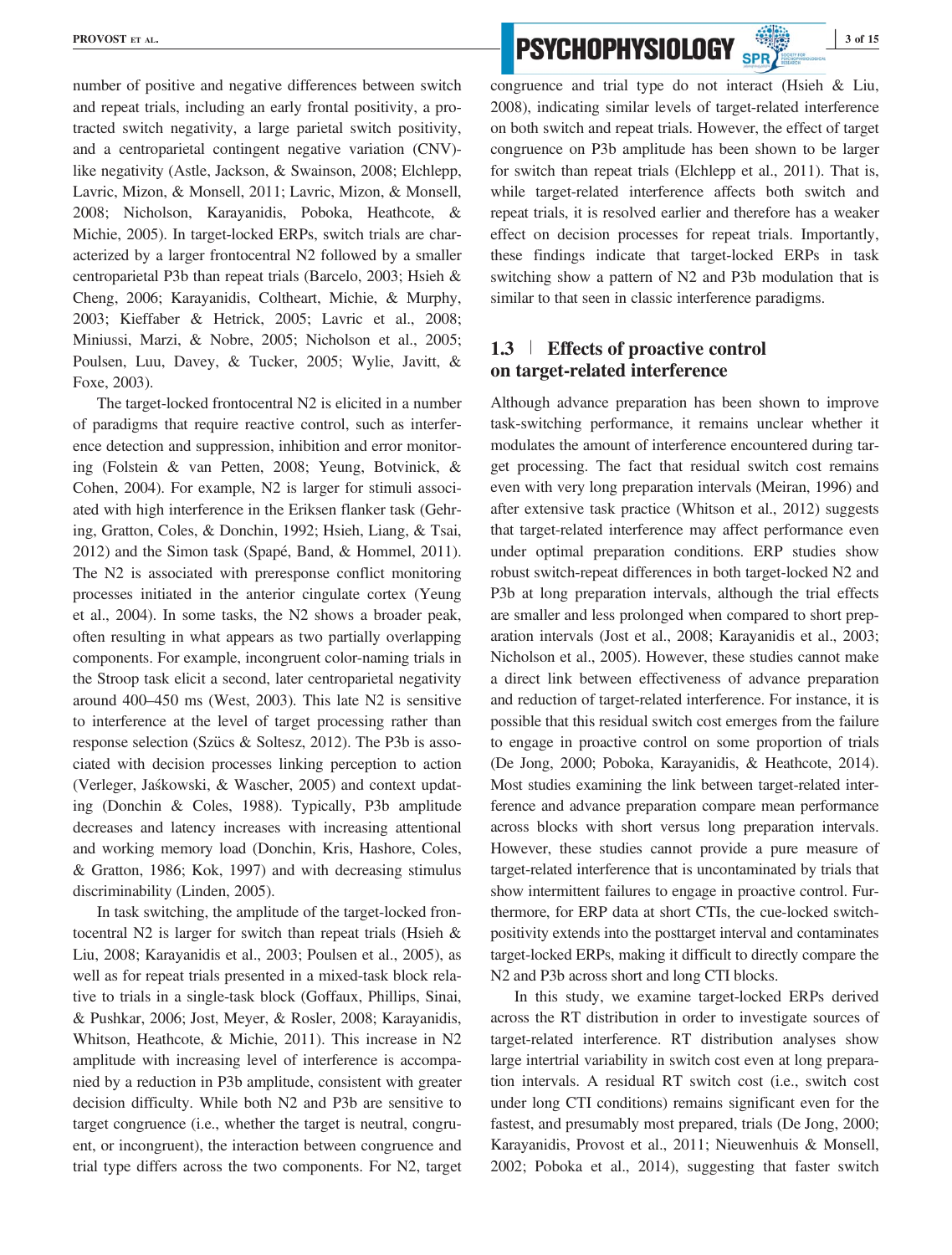# **PSYCHOPHYSIOLOGY** SPR)

responses that are the most prepared also show target-related interference. The amplitude of the cue-locked switch positivity also varies across the RT distribution (Karayanidis, Provost et al., 2011) with larger switch positivity for faster, and presumably more prepared, responses.

Karayanidis et al. applied a modified form of Woestenburg, Verbaten, van Hees, and Slangen's (1983) orthogonal polynomial trend analyses (OPTA) technique to extract cuelocked ERPs at each semidecile across the RT distribution. OPTA uses time series data as a covariate in a regression model of the EEG signal to produce low-trial ERP waveforms with high signal-to-noise ratio (see Method). This approach has been implemented using time on task (Karayanidis et al., 2000; Kenemans, Verbaten, Melis, & Slangen, 1992) and RT distribution (Karayanidis et al., 2011) as covariates to extract ERP waveforms that vary across levels of the covariate. Karayanidis, Provost et al. (2011) showed that, for switch trials, the amplitude of the cue-locked centroparietal positivity reduced with increasing switch trial RT and increasing RT switch cost. In contrast, the corresponding positivity for repeat trials did not vary with RT. Importantly, even the most prepared switch trials (i.e., the fastest 10%), which showed the largest centroparietal positivity, still produced a significant (albeit small) residual RT switch cost, suggesting that they are not impervious to target-related interference. In contrast, the amplitude of the frontocentral pretarget negativity varied with RT for both switch and repeat trials, a finding consistent with a general CNV-like component that reflects readiness to process the target. These findings indicate that both switch-specific and general task preparation processes contribute to RT switch cost. Importantly, for the present study, the fastest switch trials were associated with greater switch-specific and general advance preparation than other switch trials, but continued to show a significant residual RT switch cost. This suggests that, on prepared switch trials, residual switch cost is likely to result from target-related interference that is resistant to advance preparation, whereas on unprepared switch trials it is likely to result from a mixture of reconfiguration and target-related interference processes.

In this study, we test the above premise by examining whether the level of advance preparation impacts targetlocked ERP components associated with target-related interference. We specifically examine the effects of general task preparation, switch-specific preparation, and failures to engage in advance preparation on target-related interference. We hypothesize that, if target-related interference effects are not amenable to advance preparation and are only driven by target properties, the effect of target congruence on targetlocked ERP components will not vary with RT decile or trial type. Alternatively, if general task preparation facilitates target processing by establishing a bias toward the relevant task

set, more prepared switch and repeat trials will show smaller effects of target congruence on target-locked ERP components than less prepared trials. Finally, if switch-specific preparation reduces target-related interference on switch trials, over and above any effect of general preparation, we would expect a significant three-way interaction between target congruence, RT decile, and trial type on target-locked ERPs. Specifically, the interaction between target congruence and trial type will be smaller or eliminated at fast RTs; that is, fast, highly prepared switch trials would show a disproportionate reduction in target congruence effects. We test these hypotheses using the OPTA technique and targetlocked ERPs from the same data set as Karayanidis, Provost et al. (2011). We examined target-locked N2 amplitude to index target-related interference and P3b amplitude and latency to index efficiency of subsequent decision processes.

### 2 <sup>|</sup> METHOD

The data used to conduct the target-locked OPTA analysis were originally published in Nicholson et al. (2005). OPTA on cue-locked ERPs was presented in Karayanidis, Provost et al. (2011).

### 2.1 <sup>|</sup> Participants

Twenty-four students (18–30 years of age,  $M = 22.2$  years, 15 female) enrolled in an introductory psychology course from the University of Newcastle completed the experiment. Three participants were excluded from the ERP analysis because they did not show clear ERPs across all conditions, leading to spurious latency and amplitude measures across deciles.

### 2.2 <sup>|</sup> Paradigm

A gray rectangular box was divided into four quadrants and continuously displayed on a CRT monitor at a distance of 90 cm (Figure 1). Participants switched randomly between two tasks: a letter classification task (vowel/consonant) and a number classification task (odd/even). Responses were mapped to left and right index fingers, and task-response mapping was counterbalanced across participants. In order to counterbalance the mapping between eye shift (vertical/horizontal) and trial type (switch/repeat), the letter task was assigned to the top two quadrants for half the participants and to the right two quadrants for the other half. The number task was assigned to the remaining two quadrants in each configuration. Each trial began with a cue that highlighted (from gray to white) the quadrant in which the next target would be presented, and that remained on throughout the duration of the trial. Targets were pairs of characters (Times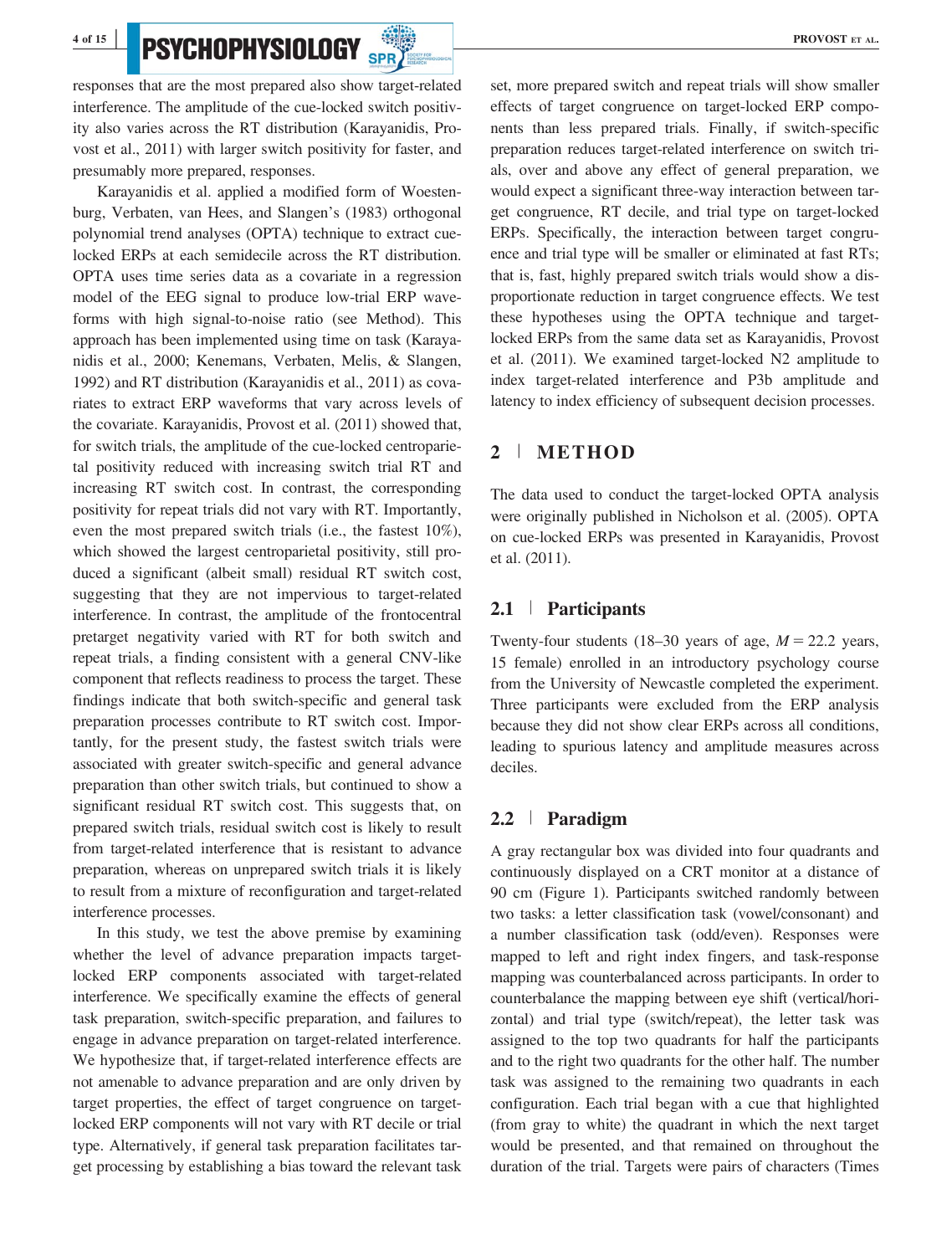

FIGURE 1 Task-switching paradigm. (a) Stimulus-display grid was shown for the duration of the experiment, and adjoining quadrants were associated with one of the two tasks. (b) Example of stimulus-response mapping. (c) Repeat sequence with incongruent and congruent target. (d) Switch sequence with incongruent and neutral target. (e) Response to cue to stimulus intervals

New Roman typeface). One character was selected from a relevant task set (e.g., one of eight letters,  $G, K, M, R, A, E$ , I,  $U$ , or numbers,  $2-8$ ). On neutral trials  $(33\%)$ , the second character was a nonalphanumeric character  $(\#$ ,  $\%$ ,  $?$ ,  $*)$  that was not mapped to either task (e.g.,  $A#$ ). On bivalent trials, targets were a letter-digit pair (e.g., A4), with equal probability that the letter and the number were mapped to a response with the same hand (congruent trials) or different hands (incongruent trials). Character position (e.g., A4 vs. 4A) randomly varied across trials. The target remained on screen until a response was recorded or 5,000 ms elapsed. The response-target interval (1,200 ms) and the cue-target interval (CTI, 600 ms) were fixed across the block (three blocks of 100 trials). On average, 33–48 trials were included for each cell, after excluding the first four trials of every block, error, and posterror trials.

### 2.3 <sup>|</sup> EEG recording

EEG was acquired from 12 scalp electrodes with linked mastoid reference (500 Hz/channel; NeuroScan Acquire, Compumedics, Ltd., Abbotsford, Australia; Grass Neurodata system (Model 12), Grass Technologies, West Warwick, RI; bandpass:  $0.01-30$  Hz,  $-6$  dB down). Vertical and horizontal electrooculogram (EOG) was recorded bipolarly from electrodes attached to the supraorbital and infraorbital ridges of the left eye and the outer canthi of both eyes, respectively. EOG was used to correct eyeblink artifact in the EEG signal (Semlitsch, Anderer, Schuster, & Presslich, 1986); sections with movement artifact or channel saturation were removed on visual inspection. Target-locked EEG epochs were extracted over an interval spanning 200 ms before and 2,000 ms after target onset. ERPs were baseline corrected from 0–100 ms after target onset to reduce carryover of switch versus repeat differences from the cue-locked pretarget negativity (Karayanidis, Provost et al., 2011).

### 2.4 <sup>|</sup> OPTA analysis

OPTA was used to estimate the variability of the EEG signal across the RT distribution. OPTA generates a polynomial regression model of ERP components in the frequency domain to estimate how the component changes with a covariate, in this case RT (Woestenburg et al., 1983; for more details, see Karayanidis, Provost et al., 2011). Briefly, OPTA transforms the EEG data into the frequency domain and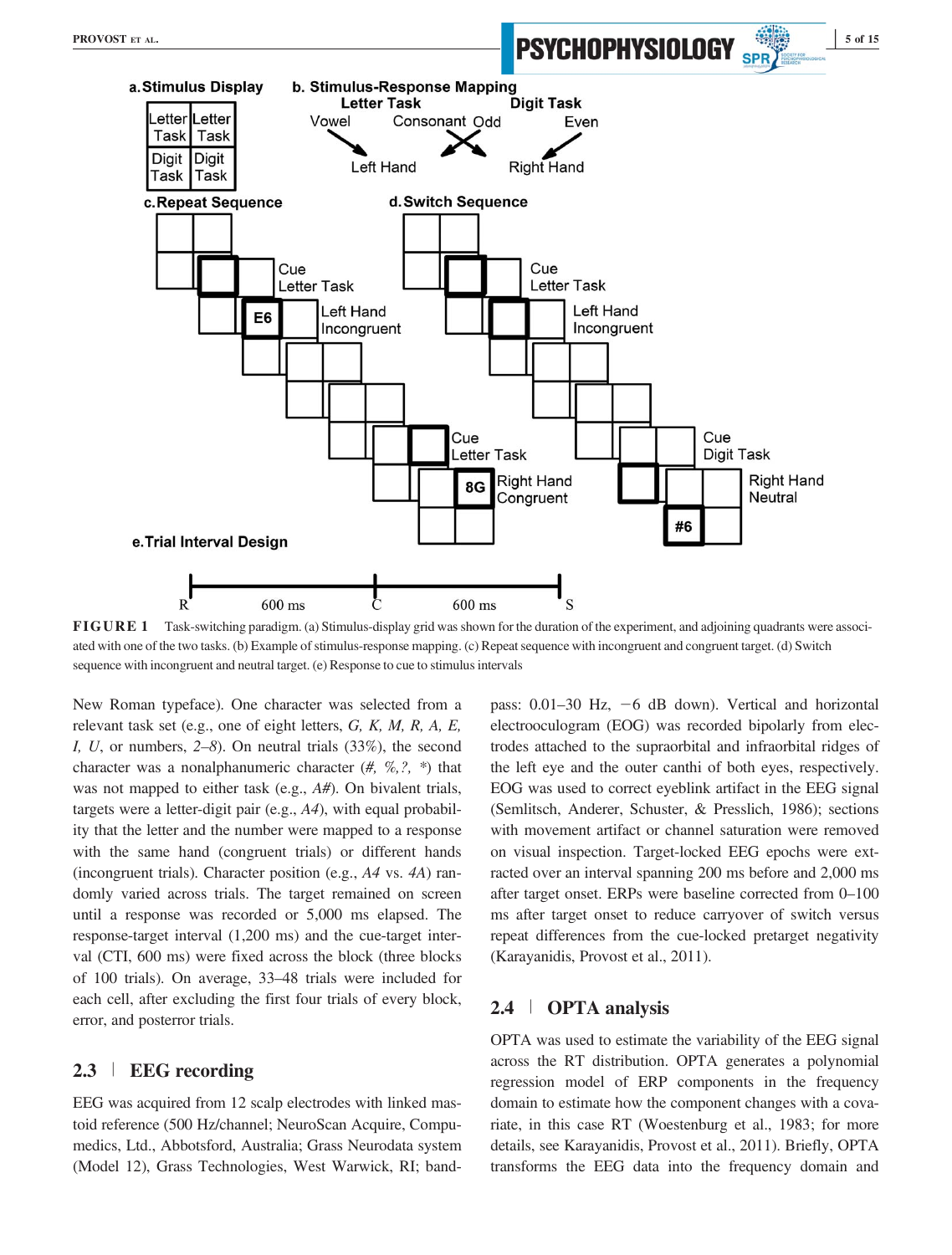

FIGURE 2 Behavioral results. Mean RT at the midpoint of each semidecile for (a) repeat and (b) switch trials at each level of congruence. Bars represent standard error (Morey, 2008). (c) Cumulative distribution of ranked RT against trial number for all RT values depicted by trial type and congruence. (d) Detail of the cumulative distribution showing only the fastest 100 RT ranked trials

applies an orthogonal polynomial regression equation to each component of the frequency profile, using RT as the covariate. We used a modified version of the OPTA technique implemented in MATLAB (Mathworks Inc., Natick, MA) to study variation in target-locked ERP amplitude and latency with RT.

For each participant, trial type (switch, repeat), and congruence (neutral, congruent, incongruent), target-locked epochs were ranked based on RT, and the rank order statistic was used as a covariate in OPTA (i.e., the epoch with the shortest RT, i.e., fastest, was assigned a covariate value of 1, the next shortest 2, and so on). Thus, for all analyses, a positive linear effect of decile reflects an effect of increasing RT. Ranked EEG epoch data were transformed into the frequency domain using a fast Fourier transform (FFT). A polynomial regression equation was applied at each frequency using the order statistic as the covariate and polynomial terms up to the 5th order. We tested whether inclusion of higher-order polynomial terms affected the outcome, and found that each order coefficient (0th, 1st, 2nd, ... 5th) was used less frequently as order increased. The 5th order coefficient was only deemed significant in around 5% of analyses, that is,

the probability expected by chance under the null (see also Woestenburg et al., 1983). The regression was run for 0 to Nyquist-1 frequencies; frequencies that did not contribute significantly (i.e.,  $p > .05$ ) to the signal were removed, and the retained polynomial functions were used to generate RTranked predicted frequency profiles of each individual trial. These predicted frequency profiles were transformed back into the time domain with an inverse FFT, yielding an RTranked waveform for each condition for each participant. For each participant, individual waveforms were created for each trial type from the middle of each interdecile range (i.e., 5%, 15%, ... 95%), and group average waveforms were created by averaging waveforms at each of these deciles.

## 2.5 <sup>|</sup> Statistical analysis

Across conditions, target-locked ERPs were characterized by early visual components, including a centrally maximal N1 and a large frontally maximal P2. The N2 was comprised of two peaks: an early N2, most clearly seen for repeat trials centrally, and a late N2, more strongly evident for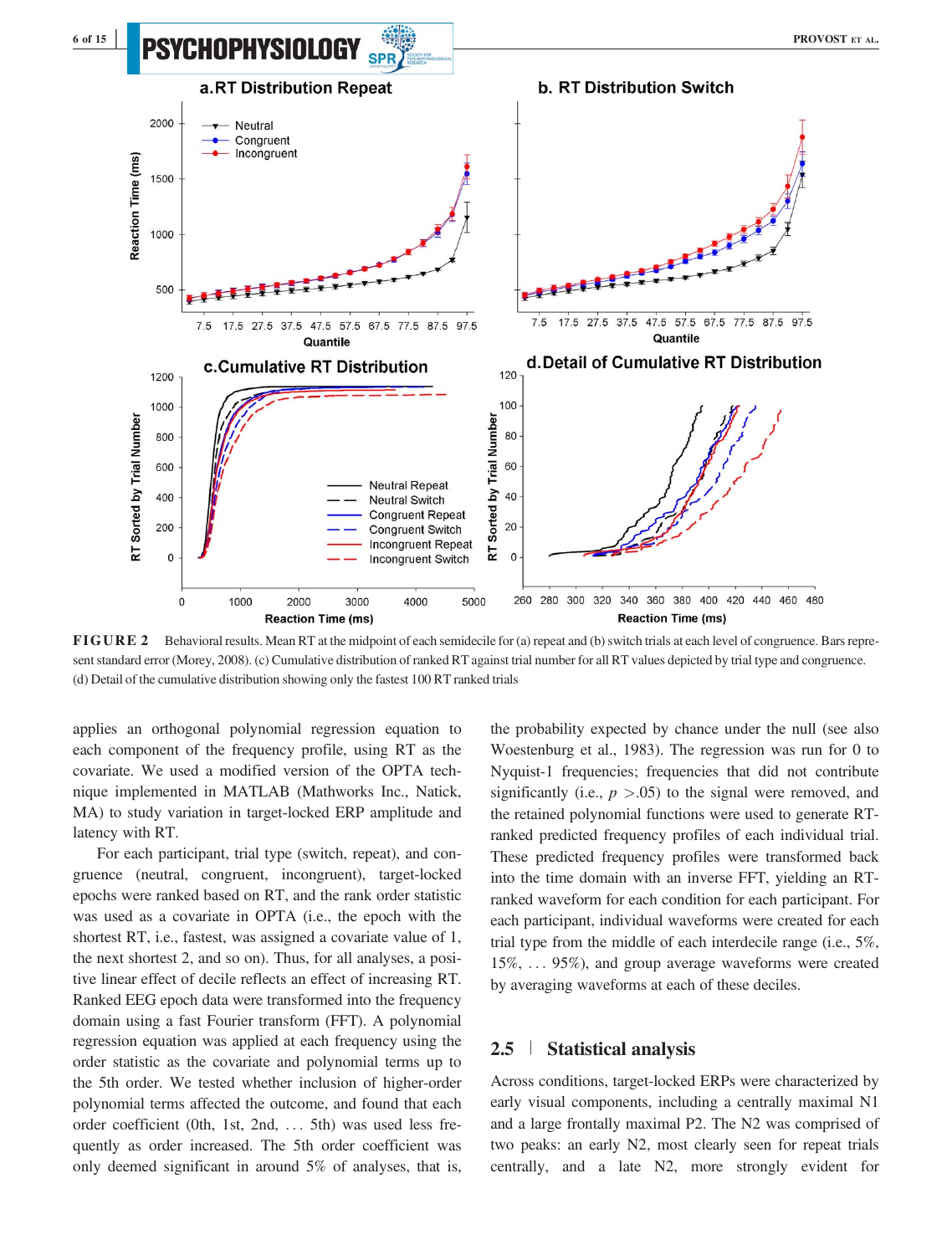

FIGURE 3 ERP waveforms derived from OPTA for repeat and switch trials at each level of congruence. Each waveform represents the midpoint of the decile (i.e., 5th percentile for 1st decile). The fastest 10% of trials are shown in red and the slowest 10% of trials are shown in blue

incongruent targets, followed by a large parietal P3b. Amplitude measurement windows for N2 and P3b were defined on the basis of visual inspection of the grand-averaged ERP waveforms extracted across all deciles, trial types, and conditions to identify windows for each component.

As seen in Figure 3, waveforms showed a substantial differentiation as a function of decile, in both the posttarget, but also in the pretarget interval. In order to visually align the waveforms and highlight posttarget effects, we used a 0–100 ms posttarget baseline in Figure 3. Although it is possible that this posttarget baseline interval may inadvertently accentuate main effects of decile and interactions between decile and other factors, we interrogated the data in a number of ways to confirm that the pattern of findings reported here was not specific to the baseline used. Briefly, we first confirmed that use of different baselines  $(-200/0, -50/50, 0/$ 100 ms) did not change the pattern of effects on ERP components of interest, but simply varied in the degree to which they removed early posttarget decile effects on N1 and P2. We ran analyses for early N2, late N2, and P3 using each of the above baselines, and found comparable patterns of decile main effects and interactions with other factors. We then ran the analyses reported in the paper, which use peak-to-peak measures for early and late N2 (against P2) and for P3 (against early N2). In addition, we reran these peak-to-peak analyses with different baselines for late N2 (against early N2) and P3 (against late N2), and again found a highly consistent pattern of results. Finally, a similar pattern of findings was obtained in analyses of other conditions from this experiment with a different response-cue interval (150 ms) but the same (600 ms) or a longer (1,050 ms) cue-target interval (Nicholson et al., 2005). For all amplitude measures, we used peak-to-peak measures to avoid contamination from

carryover of pretarget effects. More specifically, we used small mean amplitude windows to measure early N2 (240– 280 ms) and late N2 (350–390) at Cz. These were analyzed as peak-to-peak measures against mean P2 amplitude over 150–190 ms. P3b peak amplitude and peak latency were measured at Pz over 350–700 ms. Mean amplitude of the early N2 over 225–265 ms at Pz was used as a baseline for P3b amplitude.

RT was analyzed with a 2 Trial Type (repeat, switch)  $\times$ 3 Congruence (neutral, congruent, incongruent)  $\times$  20 Semidecile repeated measures generalized linear models (GLM). ERP amplitude and latency measures were analyzed using a 2 Trial Type (repeat, switch)  $\times$  3 Congruence (neutral, congruent, incongruent)  $\times$  10 Decile repeated measures analyses of variance (ANOVA). To examine behavioral and ERP effects for the fastest, most prepared trials, RT and ERP measures were analyzed at the fastest semidecile or decile, using a 2 Trial Type  $\times$  3 Congruence repeated measures ANOVA. Across all analyses, level of significance was set to  $\alpha = .05$ . Greenhouse-Geisser corrected p values and corresponding epsilon values are reported where appropriate. Significant effects of target congruence were examined using paired contrasts across the three levels.

## 3 <sup>|</sup> RESULTS

### 3.1 <sup>|</sup> Reaction time

Figure 2 (a, b) shows mean RT at each semidecile and each trial type for neutral, congruent, and incongruent targets. RT increased with increasing semidecile,  $F(19, 437) = 83.55$ ,  $p < .001$ ,  $\eta_p^2 = .784$ ,  $\varepsilon = .058$ , with significant linear, quadratic, and cubic trends (all  $ps < .001$ ) showing gradual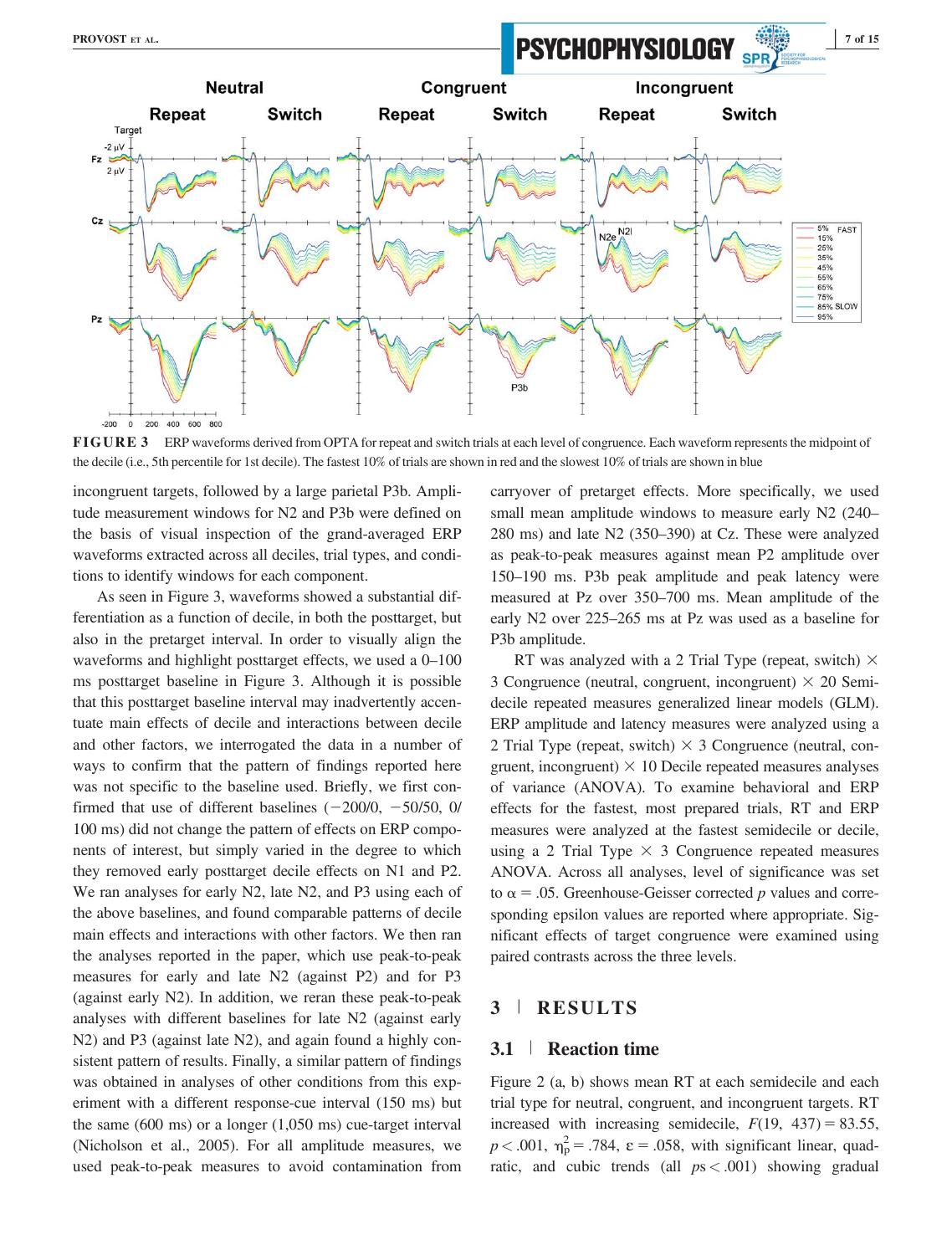# **PSYCHOPHYSIOLOGY** SPR EXECUTE: AL.

increase in the fast RT range followed by a rapid increase in the long RT range. There was a significant switch cost,  $F(1, 1)$ 23) = 34.41,  $p < .001$ ,  $\eta_p^2 = .599$ , which increased for slower trials (Trial Type  $\times$  Semidecile:  $F(19, 437) = 9.57$ ,  $p = .001$ ,  $m_p^2 = .294$ ,  $\varepsilon = .100$ ). There was a significant effect of congruence,  $F(2, 46) = 80.55$ ,  $p < .001$ ,  $\eta_p^2 = .778$ ,  $\varepsilon = .924$ , that increased across the RT distribution (Congruence  $\times$ Semidecile:  $F(38, 874) = 16.07, p < .001, \eta_p^2 = .411, \varepsilon =$ .091). Both incongruent and congruent trials had slower RT than neutral trials (both  $ps < .001$ ) but did not differ from each other. These congruence effects increased linearly across the RT distribution.

Both the Congruence  $\times$  Trial Type interaction and the three-way interaction between congruence, trial type, and semidecile were significant before Greenhouse-Geisser correction,  $F(2, 46) = 3.39, p < .042, \eta_{\rm p}^2 = .129, \varepsilon = .669; F(38,$ 874) = 1.844,  $p < .002$ ,  $\eta_p^2 = .074$ ,  $\varepsilon = .068$ . However, neither effect survived Greenhouse-Geisser correction ( $p = .064$ ,  $p = .156$ , respectively). Incongruent trials showed a larger switch cost than neutral trials (130 ms vs 80 ms), but this effect was only marginally significant ( $p = .054$ ).

To test for interference effects at the fastest, most prepared responses, we reran the above analyses at the first semidecile (i.e., fastest 2.5% of responses). This produced the same pattern of results, with significant main effects of trial type and congruence,  $F(2, 46) = 19.69$ ,  $p < .001$ ,  $\eta_p^2 =$ .461; congruence:  $F(2, 46) = 15.78$ ,  $p < .001$ ,  $\eta_p^2 = .41$ , the latter arising from a significant difference between neutral trials and both congruent and incongruent trials (both  $ps < .001$ ). Notably, however, the interaction between trial type and congruence was not significant,  $F(2, 46) = .348$ ,  $p = .667$ ,  $\eta_p^2 = .015$ ,  $\varepsilon = .863$ .

### 3.2 <sup>|</sup> Target-locked ERP data

Figure 3 shows ERP decile waveforms for repeat and switch trials at each level of congruence across three midline electrodes. Figure 4 compares mean scores for each component across deciles for trial type (left) and congruence (right). RT decile had a large effect on target-locked waveforms for all trial types. The fastest RT trials (5th percentile, red lines) showed the smallest early N2 (Cz,  $\sim$ 250 ms), a very small or absent late N2 (Cz,  $\sim$  400 ms), and the largest and earliest P3b (Pz). In contrast, the slowest RT trials (95th percentile, blue lines) showed the largest and most discriminable early N2 (all trials) and late N2 (congruent and incongruent switch and repeat), as well as the smallest and latest parietal P3b.

### 3.2.1 <sup>|</sup> Early N2

As shown in Figure 4, early N2 amplitude increased linearly with increasing RT (decile:  $F(9, 180) = 20.39, p < .001,$ 

 $m_p^2 = .505$ ,  $\varepsilon = .123$ ; linear trend:  $F(1, 20) = 21.32$ ,  $p < .001$ ,  $m_{\rm p}^2$  = .516). Effects of trial type, congruence, and their interactions were not significant (all  $ps > .07$ ). At the fastest RT decile (first data point in Figure 4), early N2 amplitude appears to be larger for switch than repeat trials and for congruent/incongruent than neutral trials. However, neither the effect of trial type nor the effect of congruence approached significance (all  $ps > .22$ ).

### 3.2.2 <sup>|</sup> Late N2

Late N2 amplitude also increased linearly with increasing RT (decile:  $F(9, 180) = 32.55, p < .001$ ; linear trend:  $p < .001$ ; Figure 3–4). In addition, late N2 was larger for switch than repeat trials,  $F(1, 20) = 10.27$ ,  $p = .004$ ,  $m_p^2$  = .339. Late N2 amplitude also varied with target congruence,  $F(2, 40) = 10.06$ ,  $p < .001$ ,  $\eta_p^2 = .335$ . It was larger for both congruent and incongruent compared to neutral trials  $(p < .014, p < .001$ , respectively), but did not differ between congruent and incongruent trials ( $p = .094$ ). The effects of trial type and congruence did not vary across the RT distribution, and the interactions between type, congruence, and decile were not significant (all  $ps > .298$ ).

At the fastest RT decile, late N2 amplitude did not differ significantly between switch and repeat trials ( $p = .075$ ). In contrast, late N2 amplitude varied with congruence,  $F(2)$ ,  $40$ ) = 5.05,  $p = .012$ , being larger for incongruent than neutral trials ( $p = .005$ ).

### 3.2.3 <sup>|</sup> P3b—Amplitude

As seen in Figure 3 and 4, P3b amplitude varied significantly with RT (decile:  $F(9, 180) = 27.83, p < .001, \eta_p^2 = .582,$  $\varepsilon$  = .214). Significant linear and quadratic trends ( $p < .001$ ) show that P3b amplitude was fairly stable at the fast end of the distribution, but reduced steadily at the slower end. P3b amplitude also showed a main effect of trial type,  $F(1, 20) =$ 4.93,  $p = .038$ ,  $\eta_p^2 = .198$ , and a significant Trial  $\times$  Decile interaction,  $F(9, 180) = 14.2$ ,  $p < .001$ ,  $\eta_p^2 = .415$ ,  $\varepsilon = .241$ . As shown in Figure 4, P3b amplitude did not differ between switch and repeat trials at the fast end of the RT distribution, but declined faster for switch trials, resulting in an increasing switch-repeat difference in P3b amplitude with increasing RT decile.

P3b amplitude also showed significant effects of congruence,  $F(2, 40) = 19.64$ ,  $p < .001$ ,  $\eta_p^2 = .495$ ,  $\varepsilon = .78$ , and Congruence  $\times$  Decile,  $F(18, 360) = 3.09$ ,  $p < .001$ ,  $\eta_p^2 =$ .134,  $\varepsilon = .18$ . As shown in Figure 4, P3b amplitude was larger for neutral than incongruent or congruent trials (both  $ps < .001$ ), and this effect increased at the slower end of the RT distribution ( $p < .024$ ,  $p < .015$ , respectively). There was again no significant interaction between trial type and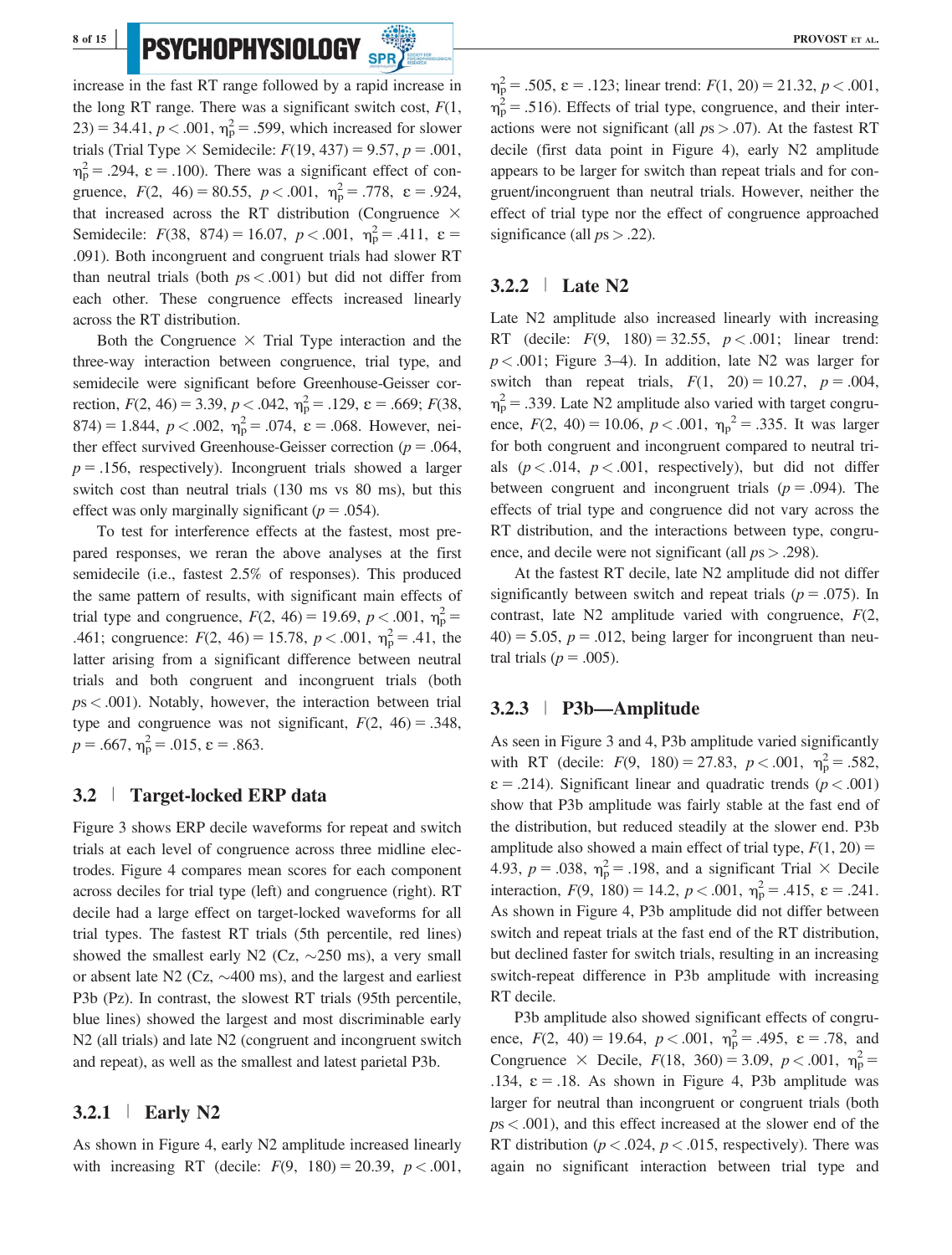

FIGURE 4 Amplitude measures (microvolts) across the RT distribution for the (a) early N2, (b) late N2, (c) P3b, and (d) P3b peak latency (milliseconds) for (left) switch and repeat trials and (right) each level of congruence. Consistent with Figure 3, each measure is given at the midpoint of the decile (i.e., 5th percentile for 1st decile), and negative is plotted up. Error bars show standard error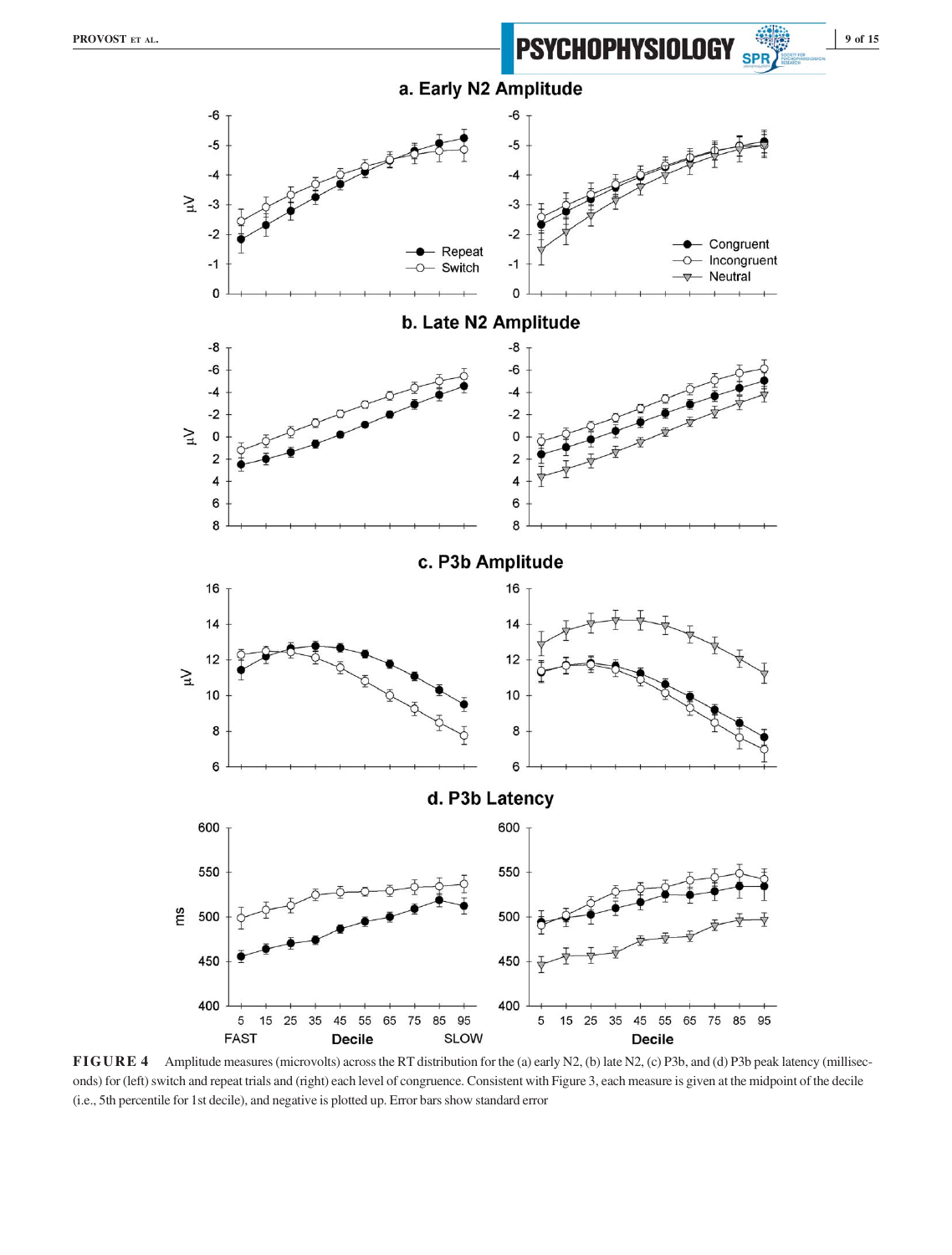# $10 \text{ of } 15$  PSYCHOPHYSIOLOGY  $\frac{10 \text{ of } 15}{SPR}$  PROVOST ET AL.

congruence, indicating that the size of the congruence effects did not vary with trial type. At the fastest RT decile, P3b amplitude did not differ between switch and repeat trials or congruence (both  $ps > .15$ ).<sup>1</sup>

### 3.2.4 <sup>|</sup> P3b—Latency

P3b latency increased linearly across the RT distribution, F  $(9, 180) = 9.13$ ,  $p = .003$ ,  $\eta_p^2 = .313$ ,  $\varepsilon = .154$ ; linear trend:  $p = .004$ . P3b peaked later for switch than repeat trials,  $F(1, 1)$  $20$ ) = 18.43,  $p < .001$ ,  $\eta_p^2 = .48$ . Although Figure 4 suggests that the effect of trial type reduced with increasing RT decile, the Trial Type  $\times$  Decile interaction was not significant  $(p > .06)$ . P3b peak latency also varied with congruence, F  $(2, 40) = 19.16, p < .001, \eta_{\rm p}^2 = .49$ , peaking later for congruent and incongruent than neutral trials (both  $ps < .001$ ), with no difference between congruent and incongruent trials.

At the fastest RT decile, P3b peaked nearly 60 ms earlier for repeat than switch trials,  $F(1, 20) = 12.44$ ,  $p = .002$ ,  $\eta_{\rm p}^2$  = .383. A significant main effect of congruence,  $F(2,$  $40 = 8.82$ ,  $p = .001$ , indicated that P3b peaked later for congruent and incongruent than for neutral targets (both  $ps < .001$ ) but did not differ between incongruent and congruent targets.

### 4 <sup>|</sup> DISCUSSION

Cued task-switching paradigms typically produce a significant residual switch cost that remains even at long cue-totarget intervals, which enable preparation before target onset. Using RT distribution analyses, Karayanidis, Provost et al. (2011) showed that this residual switch cost can be seen even in the fastest 5% of responses that are likely to be the most prepared. Thus, even the most prepared switch trials are more prone to target-related interference than repeat trials.

In this study, we examined the effects of target congruence on trial type across the RT distribution, to investigate whether the residual switch cost arising from stimulus-level interference is impacted by trial-by-trial variability in advance preparation. We reasoned that, if advance preparation specifically impacts task set uploading on switch trials, the effect of interference on the residual switch cost will be smaller for faster, more prepared as compared to slower, less prepared trials. If advance preparation has a more general biasing effect toward the relevant task set, congruence effects will reduce with preparation for both switch and repeat trials.

Alternatively, if preparation does not impact stimulus-level interference, congruence effects will not vary across the RT distribution.

As expected, increasing RT was associated with a larger residual switch cost and a larger incongruence effect. While congruence effects tended to be larger for switch trials (consistent with Elschepp et al., 2011; Karayanidis et al., 2003; Poulsen et al., 2005) and slower trials, the interactions between target congruence and either trial type or RT decile were not significant. This suggests that neither general nor switch-specific preparation ameliorate the effects of targetdriven interference on RT. Further, even on the most prepared trials, both congruent and incongruent targets elicited greater interference than neutral targets, which is also consistent with the argument that general preparation is not sufficient to eliminate target-related interference. That these fastest responses showed a significant residual switch cost that did not vary with target congruence suggests that even optimal task set preparation does not overcome interference driven by stimulus features for either switch or repeat trials.

### 4.1 <sup>|</sup> Changes in target-locked ERPs with trial-by-trial RT variability

We examined trial type and congruence effects as a function of RT on three target-locked ERPs: the early N2, which is sensitive to interference at the level of target identification (Gehring et al., 1992); the late N2, which indexes interference during target processing (West, 2003); and the P3b, which is sensitive to decision difficulty, particularly at the level of target-response transformations (Donchin et al., 1986; Kok, 1997). Both congruent and incongruent targets elicited a larger late N2 and a smaller and later P3b than neutral targets. These effects are consistent with other interference paradigms including the Eriksen flanker task, which shows an enhanced N2 and a delayed P3b on high conflict trials (Gehring et al., 1992); the Simon task, where incompatible stimulus-response displays show enhanced N2 amplitudes and delayed P3b compared to compatible stimulusresponse displays (Strack, Kaufmann, Kehrer, Brandt, & Sturmer, 2013; Valle-Inclan, 1996; see also Spapé et al., 2011); and the Stroop task, which shows delayed P3b latencies for incongruent versus congruent trials (Szucs & Soltesz, 2012). The late N2 effect is compatible with the N450 effect reported in Stroop tasks, which shows a frontocentral distribution and is larger in incongruent than congruent Stroop trials (Szucs & Soltesz, 2012).

All target-locked ERP components varied across the RT distribution. Specifically, slower responses were associated with larger early N2 and late N2 amplitude, smaller P3b amplitude and later P3 latency. Thus, our results support the argument that slower, less prepared responses arise from

<sup>&</sup>lt;sup>1</sup>Analyses measuring P3b amplitude against late N2 produced comparable but somewhat weaker results. The main effects of congruence and decile failed to reach statistical significance. However, the interactions between decile and both congruence and trial type remained significant.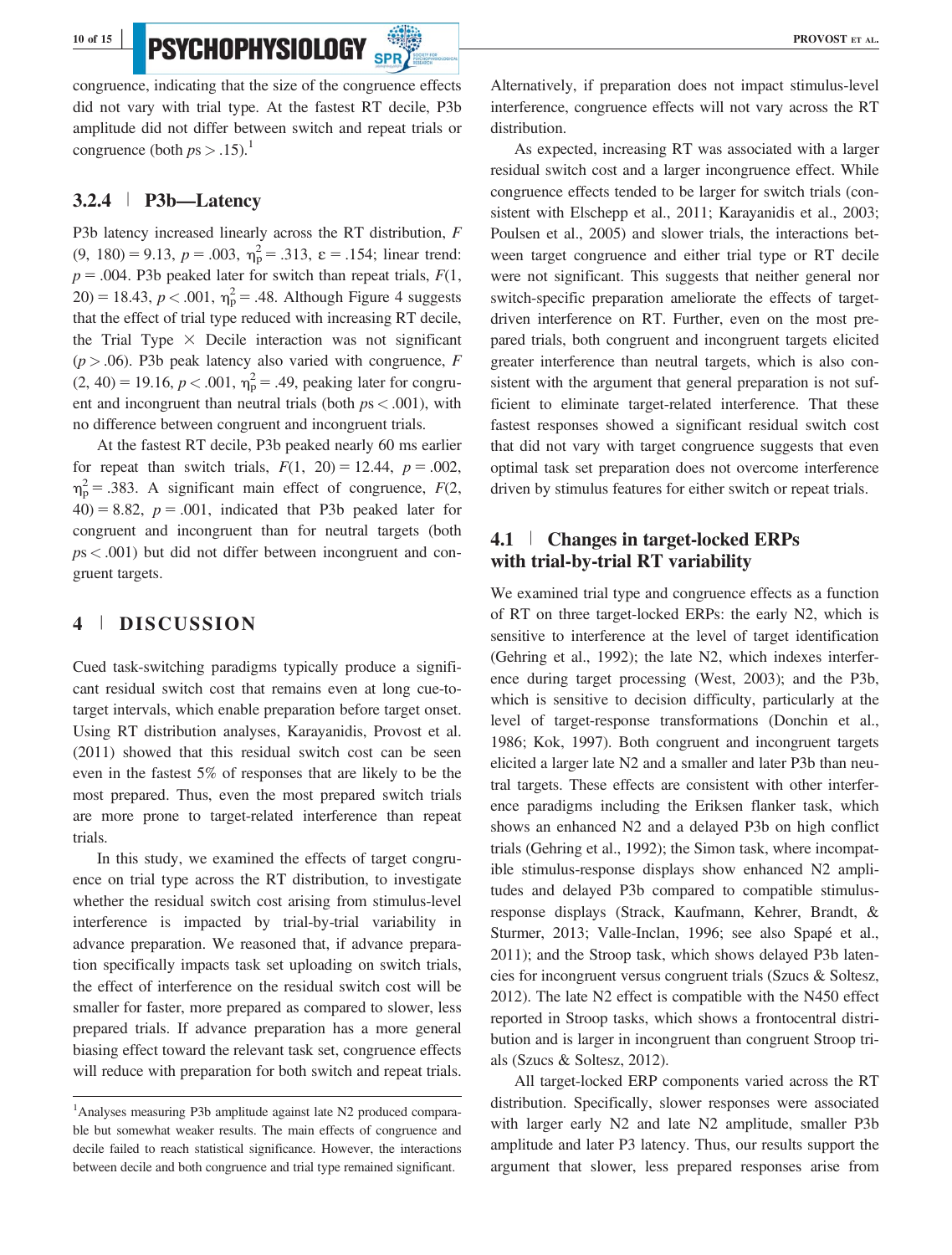greater target-related interference during target identification and processing, as well as slower, more difficult decision processes.

Consistent with previous task-switching studies (e.g., Karayanidis et al., 2003; Hsieh & Liu, 2008), switch trials produced larger late N2 and smaller P3b than repeat trials. Early N2 amplitude was not affected by trial type, suggesting that switch-specific preparation facilitates stimulus identification on switch trials, making them more like repeat trials. However, there were significant switch-repeat effects on both late N2 and P3b amplitude. For late N2, switch-repeat differences were maintained across the RT distribution, suggesting that increased interference on switch than repeat trials during target processing is independent of the efficiency of anticipatory switch-specific preparation. In contrast, trial type effects on P3b amplitude increased with RT, suggestive of a benefit of advance preparation on decision processes, even in the presence of target-related interference. Interestingly, the fastest, most prepared trials showed no effect of trial type on early N2, late N2, and P3b amplitudes, but a later P3b peak for switch than repeat trials. Thus, it appears that target-response decision processes on these most prepared trials were slower but not more difficult, suggesting that interference can delay response processes independently of whether it influences the difficulty of the decision that leads to that response.

Target-level interference (congruence) produced larger late N2 and smaller P3b amplitudes for incongruent trials compared to neutral trials. Early N2 was not affected by target congruence, suggesting little interference from the irrelevant target feature on target identification. Late N2 was larger and P3b smaller and later for both congruent and incongruent targets compared to neutral targets across the RT distribution. Since target congruence did not interact with trial type, this suggests that sustained target-related interference affects both switch and repeat trials even for the fastest, fully prepared trials. Target congruence was influenced by trial-by-trial variability in RT only for P3b amplitude, suggesting that, while target congruence did not interfere with target identification and processing, it did influence the difficulty of the target-response decision process (in contrast to the effects of trial type). Together with the finding that the fastest, most prepared trials showed no effect of target congruence on P3b amplitude, these results suggest that general task preparation reduced the impact of target-related interference, specifically on the target-response transformation process.

Figure 2 and 4 show that, for both RT and ERP amplitude measures, congruent trials (i.e., trials where the distractor and imperative stimuli were linked to the same response) tended to fall closer to incongruent trials than to neutral trials. However, congruent and incongruent trials did not differ

 $P\text{SVCHOPHYSIOLOGY} \xrightarrow{\text{PPC}} \frac{111 \text{ of } 15}{\text{SPR}}$ 

significantly on any of these measures. Thus, target bivalency had a larger effect at the level of target processing and decision selection than at the level of response selection. That is, the mere presence of a target feature from the competing task set was sufficient to induce interference regardless of whether that stimulus required a response from the same or different hand.

## 4.2 <sup>|</sup> The challenge of baseline selection in S1-S2 designs

As raised briefly in the Method section, the choice of baseline was a particularly difficult issue in the current paradigm.<sup>2</sup> Like many task-switching paradigms, we used a fixed cue-target interval in order to both maximize preparation to switch (Monsell & Mizon, 2006) and examine ERP effects within the CTI (Karayanidis, Provost et al., 2011). Fixed cue-target intervals often produce slow negative potentials that differ between conditions and only resolve after target onset (Rockstroh, Elbert, Canavan, Lutzenberger, & Birbaumer, 1989), which makes it challenging to measure the amplitude of ERP components in both cue-locked and target-locked waveforms. This is not the case only in taskswitching paradigms; it first emerged in the context of typical S1-S2 paradigms used to elicit the CNV (e.g., Loveless, 1973; see review by Brunia, van Boxtel, & Böcker, 2011). There is no single recommended approach for reducing the impact of these pretarget negative shifts on posttarget ERPs. One approach is to extract epochs extending from before S1 (cue) onset to beyond the response to S2 (target) and use the same precue baseline for both cue-locked and target-locked ERPs. This approach is most suited in instances where the pretarget differences resolve before the measurement window of the posttarget components of interest. However, when there are sustained shifts in the ERP waveforms that are maintained posttarget, this may lead to spurious condition differences emerging in the posttarget ERPs. Peak-to-peak amplitude measures reduce the impact of carryover shifts by measuring the relative change in amplitude from one component to the next (i.e., anchoring peak measurement of a component to an earlier one; Picton et al., 2000). As long as it can be assumed that the effect of carryover shifts would be either constant or diminishing, this approach does not risk inflating posttarget effects. Alternative approaches include using principal or independent component analyses (PCA, ICA; e.g., Makeig, Jung, Bell, Ghahremani, & Sejnowski, 1997) across the entire interval to extract PCA/ICA components independently of baseline. While this approach has

 $2$ In fact, we struggled with this issue both when preparing the submitted manuscript and in robust but constructive discussions with a reviewer and the action editor. We would like to thank them both for their patience and their insightful comments throughout this process.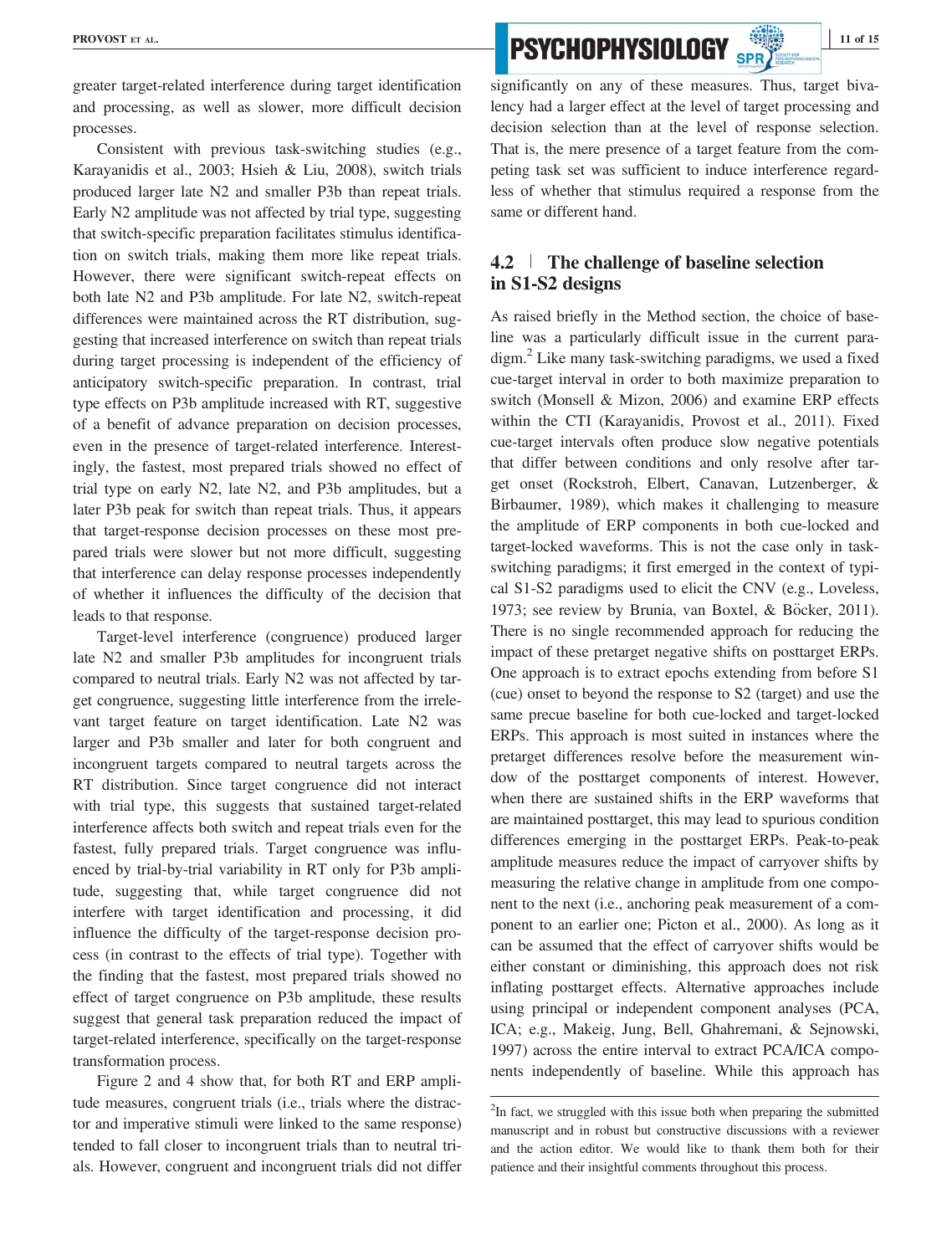## $12$  of 15 **PSYCHOPHYSIOLOGY** SPR  $\overline{SPR}$   $\overline{SPR}$   $\overline{SPR}$   $\overline{SPR}$   $\overline{SPR}$   $\overline{SPR}$   $\overline{SPR}$   $\overline{SPR}$   $\overline{SPR}$   $\overline{SPR}$   $\overline{SPR}$   $\overline{SPR}$   $\overline{SPR}$   $\overline{SPR}$   $\overline{SPR}$   $\overline{SPR}$   $\overline{SPR}$   $\overline{SPR}$   $\overline{SPR$

been applied successfully in some task-switching studies, considerable work is still needed to establish the number and equivalence of components across paradigm variations.

Importantly, the issue of baseline is not exclusive to S1- S2 paradigms or to ERP measures. It ranges from baseline measures to identify differential deficits in clinical versus healthy groups (e.g., Chapman & Chapman, 1978) to the use of baseline conditions to identify task-relevant neuronal activity in fMRI paradigms (e.g., Stark & Squire, 2001). All these contexts require careful consideration of how to best resolve the baseline problem for the specific context. In this paper, we chose to present peak-to-peak measures after confirming that the reported results are consistent when using different peritarget baselines and different preceding components as anchors.

### 4.3 <sup>|</sup> Conclusions

In summary, OPTA analyses on target-locked ERP data showed broad changes in ERP components across the RT distribution. Both early and late N2 amplitude increased, whereas P3b amplitude decreased and latency increased with increasing RT. Importantly, only RT and P3a amplitude showed significant changes in trial type and interference effects across the RT distribution. Both residual switch cost and congruence/incongruence effects increased independently with increasing RT. This is consistent with the hypothesis that general task preparation facilitates target processing by establishing a bias toward the relevant task set (i.e., more prepared switch and repeat trials showed smaller congruence effects on P3b amplitude than less prepared trials).

While the fastest, most prepared trials showed a significant residual switch cost and a congruency effect, this was not associated with modulation of P3b amplitude. Instead, these very fast responses showed evidence of target-related interference at the level of target processing (late N2) and a delay in decision processes (P3b latency), with the latter being independently impacted by trial type differences. These findings suggest that, even under task conditions that promote optimal proactive control (long cue-stimulus interval, highly practiced participants), there are multiple processes that impact trial-by-trial variability in RT.

## 4.4 <sup>|</sup> Afterword: Importance of integrative measures

The approach used in this paper highlights the important theoretical advances that can be achieved by integrating across different methodological approaches. RT distribution analyses have shown that conventional mean RT measures hide substantial trial-by-trial variability that may arise from fluctuations in arousal, attentiveness, etc. Traditional approaches extract ERP

waveforms using signal averaging over many trials to improve the inherently low signal-to-noise ratio of ERP components (Coles & Rugg, 1995; Picton et al., 2000). However, the legitimacy of signal averaging relies upon the assumption that the ERP signal remains constant across repeated presentations of the same stimulus type. This assumption is questioned by the large trial-by-trial RT variability often found in RT distributions. Unlike conventional ERP signal averaging, OPTA allows the estimation of ERP components on an individual trial-bytrial level, resulting in a substantial increase in signal-to-noise ratio (Woestenburg et al., 1983). Karayanidis, Provost et al. (2011) showed that including RT as a covariate in the OPTA model produces a 2.5 times improvement of signal-to-noise ratio over conventional signal averaging.

This approach revealed a number of important insights about the nature of task switching that could not be achieved with conventional analyses. For instance, Karayanidis, Provost et al. (2011) showed that the broad, centroparietally maximal positivity for switch versus repeat trials that appeared to span across most of the cue-target interval in conventional ERP amplitude analyses arose, in fact, from differential modulation of two underlying components: a switch-specific component around 300 ms (i.e., the switch positivity) and a general component peaking just before target onset (i.e., the pretarget negativity). By comparing ERP waveforms from switch and repeat trials that were equated for RT, Karayanidis, Provost et al. (2011) was able to differentiate switch-specific and general preparation processes. In the current article, OPTA also offered unique insight, showing that the significant residual RT switch cost for the fastest, most prepared responses was not related to differential target processing or decision efficiency (amplitude of the early N2, late N2, or P3b), but to processes delaying the decision itself (P3b latency), possibly suggesting response selection interference.

### ACKNOWLEDGMENTS

Sharna Jamadar and Alex Provost are equal first authors on this paper. We thank Rebecca Nicholson who collected the original data, Damien Mannion and Tony Kemp for programming support, Ross Fulham for access to EEGDisplay software, and Pat Michie for feedback on earlier versions of this manuscript. This work was supported by Australian Research Council (ARC) Discovery Project (DP 120100340) to Frini Karayanidis. Sharna Jamadar is supported by an ARC Discovery Early Career Researcher Award (DE150100406) and by the ARC Centre of Excellence for Integrative Brain Function (CE140100007). Study protocols were approved by the University of Newcastle Human Research Ethics Committee.

### REFERENCES

Allport, D. A., Styles, E. A., & Hsieh, S. (1994). Shifting intentional set: Exploring the dynamic control of tasks. In C. Umilta & M.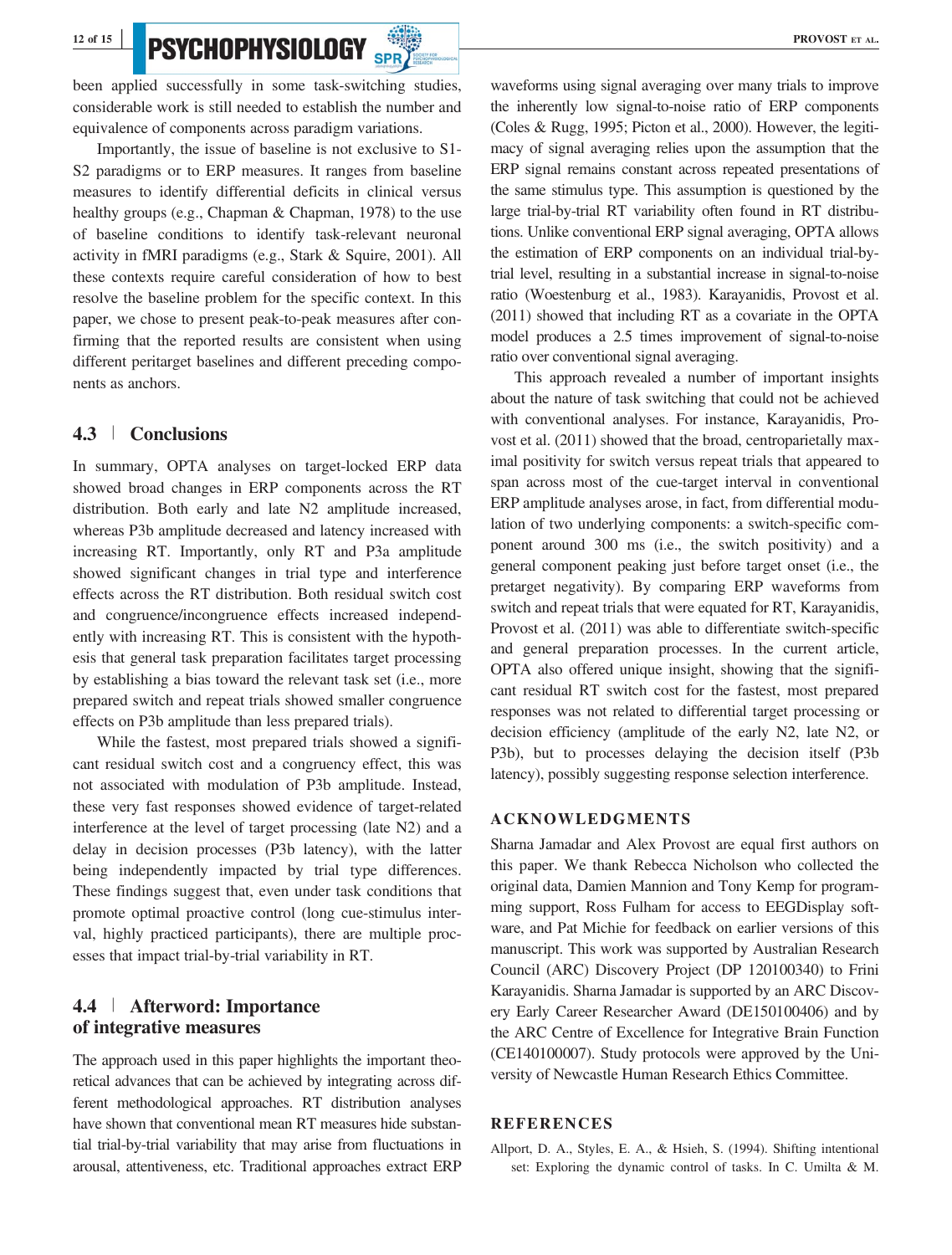Moscovitch (Eds.), Attention and performance XV (pp. 421–452). Hillsdale, NJ: Erlbaum.

- Astle, D. E., Jackson, G. M., & Swainson, R. (2008). The role of spatial information in advance task-set control: An event-related potential study. European Journal of Neuroscience, 28(7), 1404– 1418.<https://doi.org/10.1111/j.1460-9568.2008.06439.x>
- Barcelo, F. (2003). The Madrid card sorting test (MCST): A task switching paradigm to study executive attention with eventrelated potentials. Brain Research Protocols, 11, 27–37. [https://](https://doi.org/10.1016/S1385-299X(03)00013-8) [doi.org/10.1016/S1385-299X\(03\)00013-8](https://doi.org/10.1016/S1385-299X(03)00013-8)
- Braver, T. S., Gray, J. R., & Burgess, G. C. (2007). Explaining the many varieties of working memory variation: Dual mechanisms of cognitive control. In A. R. A. Conway, C. Jarrold, M. J. Kane, A. Miyake, & J. N. Towse (Eds.), Variation in working memory (pp. 76–106). Oxford, UK: Oxford University Press. [https://doi.](https://doi.org/10.1093/acprof:oso/9780195168648.001.0001) [org/10.1093/acprof:oso/9780195168648.001.0001](https://doi.org/10.1093/acprof:oso/9780195168648.001.0001)
- Brunia, C. H. M., van Boxtel, G. J. M., & Böcker, K. B. E. (2011). Negative slow waves as indices of anticipation: The Bereitschaftspotential, the contingent negative variation, and the stimuluspreceding negativity. Oxford Handbooks Online. Retrieved from <https://doi.org/10.1093/oxfordhb/9780195374148.013.0108>
- Chapman, L. J., & Chapman, J. P. (1978). The measurement of differential deficit. Journal of Psychiatric Research, 14, 303–311. [https://doi.org/10.1016/0022-3956\(78\)90034-1](https://doi.org/10.1016/0022-3956(78)90034-1)
- Coles, M. G. H., & Rugg, M. D. (1995). Event-related brain potentials: An introduction. In M. D. Rugg & M. G. H. Coles (Eds), Electrophysiology of mind. Oxford, UK: Oxford University Press.
- De Jong, R. (2000). An intention-activation account of residual switch costs. In S. Monsell & J. Driver (Eds.), Attention and performance XVIII (pp. 357-376). Cambridge, MA: MIT Press.
- Donchin, E., & Coles, M. G. H. (1988). Is the P3B component a manifestation of context updating? Behavioral and Brain Sciences, 11, 357–374.<https://doi.org/10.1017/s0140525x00058027>
- Donchin, E., Karis, D., Bashore, T. R., Coles, M. G. H., & Gratton, G. (1986). Cognitive psychophysiology and human information processing. In M. G. H. Coles, E. Donchin, & S. W. Porges (Eds.), Psychophysiology: Systems, processes, and applications (pp. 244–267). New York, NY: Guilford Press. [https://doi.org/10.](https://doi.org/10.2307/3151514) [2307/3151514](https://doi.org/10.2307/3151514)
- Elchlepp, H., Lavric, A., Mizon, G. A., & Monsell, S. (2011). A brain-potential study of preparation for and execution of a taskswitch with stimuli that afford only the relevant task. Human Brain Mapping, 33(5), 1137–1154. [https://doi.org/10.1002/hbm.](https://doi.org/10.1002/hbm.21277) [21277](https://doi.org/10.1002/hbm.21277)
- Folstein, J. R., & van Petten, C. (2008). Influence of cognitive control and mismatch on the N2 component of the ERP: A review. Psychophysiology, 45, 152–170. [https://doi.org/10.1111/j.1469-](https://doi.org/10.1111/j.1469-8986.2007.00602.x) [8986.2007.00602.x](https://doi.org/10.1111/j.1469-8986.2007.00602.x)
- Gehring, W. J., Gratton, G., Coles, M. G. H., & Donchin, E. (1992). Probability effects on stimulus evaluation and response processes. Journal of Experimental Psychology: Human Perception & Performance, 18, 198–216.<https://doi.org/10.1037/0096-1523.18.1.198>
- Goffaux, P., Phillips, N. A., Sinai, M., & Pushkar, D. (2006). Behavioural and electrophysiological measures of task switching during single and mixed-task conditions. Biological Psychology, 72, 278–290.<https://doi.org/10.1016/j.biopsycho.2005.11.009>

## $P\text{SVCHOPHYSIOLOGY} \xrightarrow{\text{PPC} \xrightarrow{\text{SPR}} 13 \text{ of } 15} 13 \text{ of } 15$

- Hsieh, S., & Cheng, P. (2006). Task reconfiguration and carryover in task switching: An event-related potential study. Brain Research, 1084, 132–145.<https://doi.org/10.1016/j.brainres.2006.02.060>
- Hsieh, S., Liang, Y. C., & Tsai, Y. C. (2012). Do age-related changes contribute to the flanker effect? Clinical Neurophysiology, 123(5), 960–972.<https://doi.org/10.1016/j.clinph.2011.09.013>.
- Hsieh, S., & Liu, H. (2008). Electrophysiological correlates of task conflicts in task-switching. Brain Research, 1203, 116–125. <https://doi.org/10.1016/j.brainres.2008.01.092>
- Jamadar, S. D., Thienel, R., & Karayanidis, F. (2015). Task switching. In A. W. Toga (Ed.), Brain mapping: An encyclopedic reference (pp. 327–335). Amsterdam, The Netherlands: Elsevier.
- Jost, K., Mayr, U., & Rosler, F. (2008). Is task switching nothing but cue priming? Evidence from ERPs. Cognitive, Affective & Behavioral Neuroscience, 8, 74–84.<https://doi.org/10.3758/cabn.8.1.74>
- Karayanidis, F., Coltheart, M., Michie, P. T. & Murphy, K. (2003). Electrophysiological correlates of anticipatory and poststimulus components of task switching, Psychophysiology, 40, 329–348. <https://doi.org/10.1111/1469-8986.00037>
- Karayanidis, F., & Jamadar, S. (2014). ERP measures of proactive and reactive control processes in task-switching paradigms. In J. Grange & G. Houghton (Eds.), Task switching and cognitive control. New York, NY: Oxford University Press.
- Karayanidis, F., Jamadar, S., Ruge, H., Phillips, N., Heathcote, A., & Forstmann, B. U. (2010). Advance preparation in task-switching: Converging evidence from behavioral, brain activation and model-based approaches. Frontiers in Psychology, 1. [https://doi.](https://doi.org/10.3389/fpsyg.2010.00025) [org/10.3389/fpsyg.2010.00025](https://doi.org/10.3389/fpsyg.2010.00025)
- Karayanidis, F., Provost, A., Brown, S., Paton, B., & Heathcote, A. (2011). Switch-specific and general preparation map onto different ERP components in a task-switching paradigm. Psychophysiology, 48(4), 559–568.<https://doi.org/10.1111/j.1469-8986.2010.01115.x>
- Karayanidis, F., Robaey, P., Bourassa, M., Koning, D., Geoffroy, G., & Pelletier, G. (2000). ERP differences in visual attention processing between attention-deficit hyperactivity disorder and control boys in the absence of performance differences. Psychophysiology, 37(3), 319–333.<https://doi.org/10.1111/1469-8986.3730319>
- Karayanidis, F., Whitson, R. F., Heathcote, A, & Michie, P. T. (2011). Variability in proactive and reactive cognitive control processes across the adult lifespan. Frontiers in Psychology, 2. <https://doi.org/10.3389/fpsyg.2011.00318>
- Kenemans, J. L., Verbaten, M. N., Melis, C. J., & Slangen, J. L. (1992). Visual stimulus change and the orienting reaction: Eventrelated potential evidence for a two-stage process. Biological Psychology, 33(2–3), 97–114. [https://doi.org/10.1016/0301-0511\(92\)](https://doi.org/10.1016/0301-0511(92)90026-q) [90026-q](https://doi.org/10.1016/0301-0511(92)90026-q)
- Kieffaber, P. D., & Hetrick, W. P. (2005). Event-related potential correlates of task switching and switch costs. Psychophysiology, 42, 56–71.<https://doi.org/10.1111/j.1469-8986.2005.00262.x>
- Kok, A. (1997). Event-related potential (ERP) reflections of mental resources: A review and synthesis. Biological Psychology, 45, 19–56. [https://doi.org/10.1016/s0301-0511\(96\)05221-0](https://doi.org/10.1016/s0301-0511(96)05221-0)
- Lavric, A., Mizon, G., & Monsell, S. (2008). Neurophysiological signature of effective anticipatory task-set control: A task-switching investigation. European Journal of Neuroscience, 28, 1016–1029. <https://doi.org/10.1111/j.1460-9568.2008.06372.x>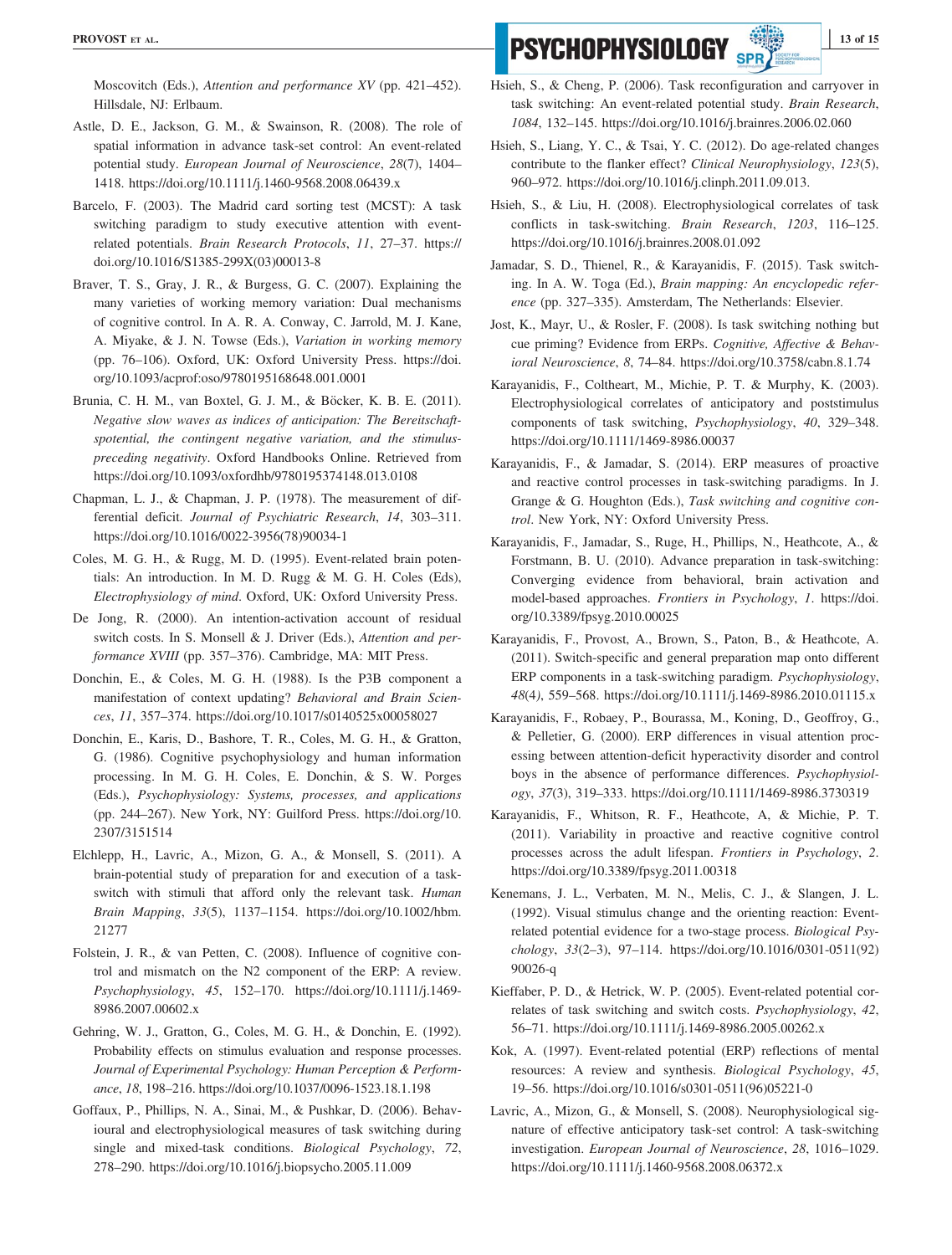# $14$  of 15 **PSYCHOPHYSIOLOGY** SPR  $\overline{\text{SPR}}$  **PSYCHOPHYSIOLOGY**

- Linden, D. E. J. (2005). The P3B: Where in the brain is it produced and what does it tell us? Neuroscientist, 11, 563–576. [https://doi.](https://doi.org/10.1177/1073858405280524) [org/10.1177/1073858405280524](https://doi.org/10.1177/1073858405280524)
- Los, S. A. (1996). On the origin of mixing costs: Exploring information processing in pure and mixed blocks of trials. Acta Psychologica, 94, 145–188. [https://doi.org/10.1016/0001-6918\(95\)00050-x](https://doi.org/10.1016/0001-6918(95)00050-x)
- Loveless, N. (1973). The contingent negative variation related to preparatory set in a reaction time situation with variable foreperiod. Electroencephalography and Clinical Neurophysiology, 35(4), 369–374. [https://doi.org/10.1016/0013-4694\(73\)90193-4](https://doi.org/10.1016/0013-4694(73)90193-4)
- Makeig, S., Jung, T.-P., Bell, A. J., Ghahremani, D., & Sejnowski, T. J. (1997). Blind separation of auditory event-related brain responses into independent components. Proceedings of the National Academy of Sciences, 94(20), 10979–10984. [https://doi.](https://doi.org/10.1073/pnas.94.20.10979) [org/10.1073/pnas.94.20.10979](https://doi.org/10.1073/pnas.94.20.10979)
- Mayr, U., Kuhns, D., & Hubbard, J. (2014). Long-term memory and the control of attentional control. Cognitive Psychology, 72, 1–26. <https://doi.org/10.1016/j.cogpsych.2014.02.001>
- Meiran, N. (1996). Reconfiguration of processing mode prior to task performance. Journal of Experimental Psychology: Learning, Memory and Cognition, 22(6), 1423–1442. [https://doi.org/10.](https://doi.org/10.1037/0278-7393.22.6.1423) [1037/0278-7393.22.6.1423](https://doi.org/10.1037/0278-7393.22.6.1423)
- Meiran, N. (2000). Reconfiguration of stimulus task sets and response task sets during task switching. In S. Monsell & J. Driver (Eds.), Attention and performance XVIII (pp. 377–399). Cambridge, MA: MIT Press.
- Miniussi, C., Marzi, C. A., & Nobre, A. C. (2005). Modulation of brain activity by selective task sets observed using event-related potentials. Neuropsychologia, 43, 1514–1528. [https://doi.org/10.](https://doi.org/10.1016/j.neuropsychologia.2004.12.014) [1016/j.neuropsychologia.2004.12.014](https://doi.org/10.1016/j.neuropsychologia.2004.12.014)
- Monsell, S., & Mizon, G. A. (2006). Can the task-cuing paradigm measure an endogenous task-set reconfiguration process? Journal of Experimental Psychology: Human Perception and Performance, 32(3), 493–516.<https://doi.org/10.1037/0096-1523.32.3.493>
- Morey, R. D. (2008). Confidence intervals from normalized data: A correction to Cousineau (2005). Tutorial in Quantitative Methods for Psychology, 4, 61–64. doi[:10.20982/tqmp.04.2.p061](info:doi/10.20982/tqmp.04.2.p061)
- Nicholson, R., Karayanidis, F., Poboka, D., Heathcote, A., & Michie, P. (2005). Electrophysiological correlates of anticipatory taskswitching processes. Psychophysiology, 42, 540–554. [https://doi.](https://doi.org/10.1111/j.1469-8986.2005.00350.x) [org/10.1111/j.1469-8986.2005.00350.x](https://doi.org/10.1111/j.1469-8986.2005.00350.x)
- Nieuwenhuis, S., & Monsell, S. (2002). Residual costs in task-switching: Testing the failure-to-engage hypothesis. Psychonomic Bulletin & Review, 9, 86–92.<https://doi.org/10.3758/bf03196259>
- Picton, T. W., Bentin, S., Berg, P., Donchin, E., Hillyard, S. A., Johnson, R., ... Taylor, M. J. (2000). Guidelines for using human event-related potentials to study cognition: Recording standards and publication criteria. Psychophysiology, 37, 127–152. [https://](https://doi.org/10.1017/s0048577200000305) [doi.org/10.1017/s0048577200000305](https://doi.org/10.1017/s0048577200000305)
- Poboka, D., Karayanidis, F. & Heathcote, A. (2014). Extending the failure to engage theory of task switching. Cognitive Psychology, 72, 108–141.<https://doi.org/10.1016/j.cogpsych.2014.02.003>
- Poulsen, C., Luu, P., Davey, C., & Tucker, D. M. (2005). Dynamics of task sets: Evidence from dense array event-related potentials. Cognitive Brain Research, 24, 133–154. [https://doi.org/10.1016/j.](https://doi.org/10.1016/j.cogbrainres.2005.01.008) [cogbrainres.2005.01.008](https://doi.org/10.1016/j.cogbrainres.2005.01.008)
- Rockstroh, B., Elbert, T., Canavan, A., Lutzenberger, W., & Birbaumer, N. (1989). Slow cortical potentials and behavior. Baltimore, MD: Urban & Schwarzenberg.
- Rogers, D. R., & Monsell, S. (1995). Costs of a predictable switch between simple cognitive tasks. Journal of Experimental Psychology, 124, 207–231.<https://doi.org/10.1037%2F0096-3445.124.2.207>
- Rubinstein, J. S., Meyer, D. E., & Evans, E. (2001). Executive control of cognitive processes in task switching. Journal of Experimental Psychology: Human Perception and Performance, 27, 763–797.<https://doi.org/10.1037/e537272012-189>
- Semlitsch, H. V., Anderer, P., Schuster, P., & Presslich, O. (1986). A solution for reliable and valid reduction of ocular artifacts, applied to the P300 ERP. Psychophysiology, 23(6), 695–703. [https://doi.](https://doi.org/10.1111/j.1469-8986.1986.tb00696.x) [org/10.1111/j.1469-8986.1986.tb00696.x](https://doi.org/10.1111/j.1469-8986.1986.tb00696.x)
- Spape, M. M., Band, G. P. H., & Hommel, B. (2011). Compatibilitysequence effects in the Simon task reflect episodic retrieval but not conflict adaptation: Evidence from LRP and N2. Biological Psychology, 88, 116–123. [https://doi.org/10.1016/j.biopsycho.](https://doi.org/10.1016/j.biopsycho.2011.07.001) [2011.07.001](https://doi.org/10.1016/j.biopsycho.2011.07.001)
- Stark, C. E. L., & Squire, L. R. (2001). When zero is not zero: The problem of ambiguous baseline conditions in fMRI. Proceedings of the National Academy of Sciences, 98(22), 12760–12766. <https://doi.org/10.1073/pnas.221462998>
- Strack, G., Kaufmann, C., Kehrer, S., Brandt, S., & Sturmer, B. (2013). Anticipatory regulation of action control in a Simon task: Behavioural, electrophysiological and fMRI correlates. Frontiers in Psychology, 12.<https://doi.org/10.3389/fpsyg.2013.00047>
- Szűcs, D., & Soltesz, F. (2012). Functional definition of the N450 event-related brain potential marker of conflict processing: A numerical Stroop study. BMC Neuroscience, 13, 35. [https://doi.](https://doi.org/10.1186/1471-2202-13-35) [org/10.1186/1471-2202-13-35](https://doi.org/10.1186/1471-2202-13-35)
- Valle-Inclan, F. (1996). The locus of interference in the Simon effect: An ERP study. Biological Psychology, 43, 147–162. [https://doi.](https://doi.org/10.1016/0301-0511(95)05181-3) [org/10.1016/0301-0511\(95\)05181-3](https://doi.org/10.1016/0301-0511(95)05181-3)
- Vandierendonck, A., Liefooghe, B., & Verbruggen, F. (2010). Task switching: Interplay of reconfiguration and interference control. Psychological Bulletin, 136(4), 601–626. [https://doi.org/10.1037/](https://doi.org/10.1037/a0019791) [a0019791](https://doi.org/10.1037/a0019791)
- Verleger, R., Jaskowski, P., & Wascher, E. (2005). Evidence for an integrative role of P3b in linking reaction to perception. Journal of Psychophysiology, 19(3), 165–181. [https://doi.org/10.1027/](https://doi.org/10.1027/0269-8803.19.3.165) [0269-8803.19.3.165](https://doi.org/10.1027/0269-8803.19.3.165)
- Waszak, F., Hommel, B., & Allport A. (2003). Task-switching and long-term priming: Role of episodic stimulus-task bindings in task-shift costs. Cognitive Psychology, 46, 361–413. [https://doi.](https://doi.org/10.1016%2Fs0010-0285%2802%2900520-0) [org/10.1016%2Fs0010-0285%2802%2900520-0](https://doi.org/10.1016%2Fs0010-0285%2802%2900520-0)
- West, R. (2003). Neural correlates of cognitive control and conflict detection in the Stroop and digit-location tasks. Neuropsychologia, 41(8), 1122–1135. [https://doi.org/10.1016/s0028-3932\(02\)00297-x](https://doi.org/10.1016/s0028-3932(02)00297-x)
- Whitson, L. R., Karayanidis, F., & Michie, P. T. (2012). Task practice differentially modulates task-switching performance across the adult lifespan. Acta Psychologica, 139, 124–136. [https://doi.](https://doi.org/10.1016/j.actpsy.2011.09.004) [org/10.1016/j.actpsy.2011.09.004](https://doi.org/10.1016/j.actpsy.2011.09.004)
- Woestenburg, J. C., Verbaten, M. N., van Hees, H. H., & Slangen, J. L. (1983). Single trial ERP estimation in the frequency domain using orthogonal polynomial trend analysis (OPTA): Estimation